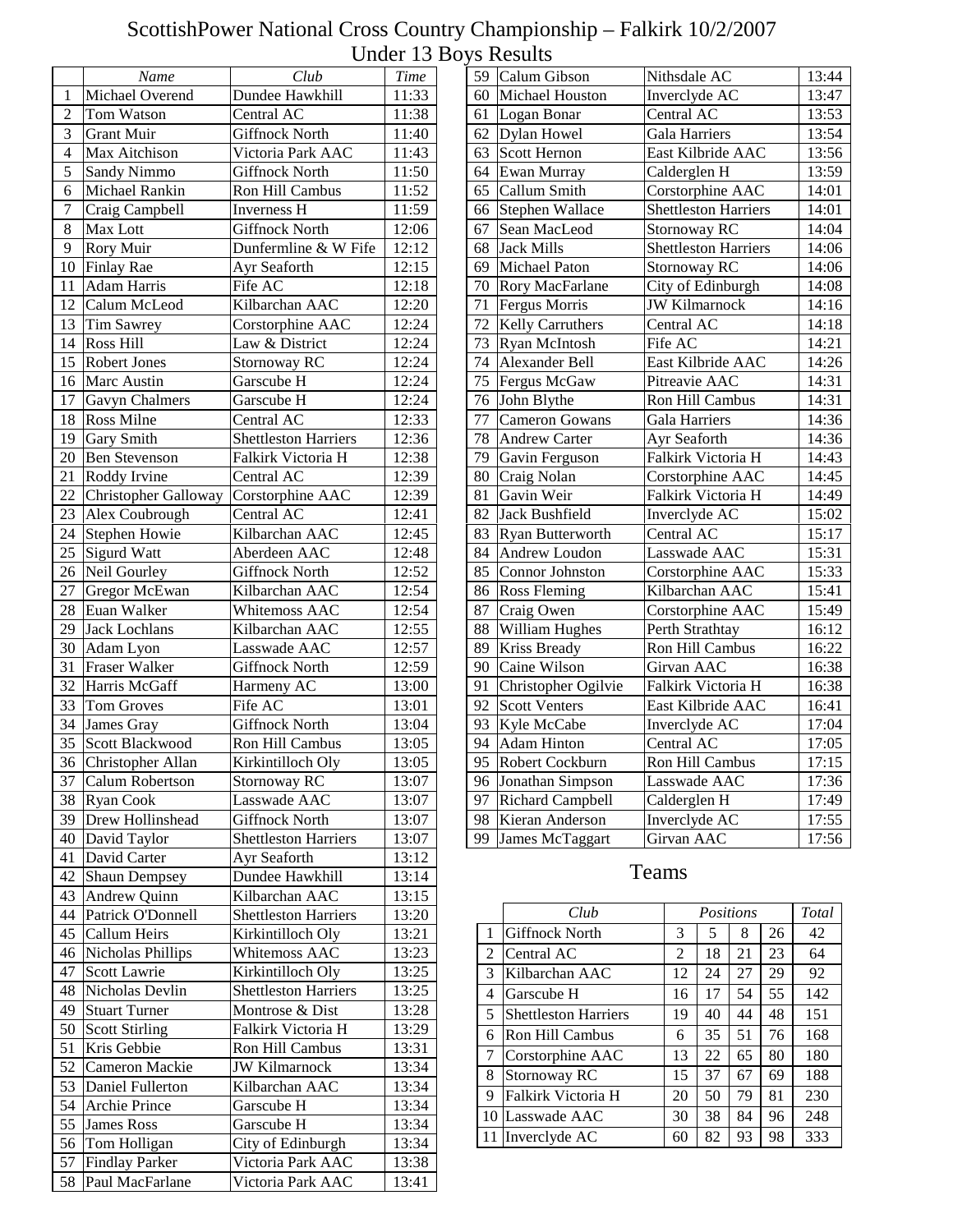### **ScottishPower National Cross Country Championship – Falkirk 10/2/2007 Under 13 Girls Results**

|                | Name                       | Club                               | <b>Time</b>    |    | 69 Marie Hill                          |                  | Ayr Seaforth                |        |          |            | 14:56          |
|----------------|----------------------------|------------------------------------|----------------|----|----------------------------------------|------------------|-----------------------------|--------|----------|------------|----------------|
|                | <b>Emily Owens</b>         | Edinburgh Southern H               | 12:35          | 70 | Amy Hendry                             |                  | Central AC                  |        |          |            | 14:59          |
| 2              | Alice Haining              | Gala Harriers                      | 12:35          | 71 | Caitlin Gray                           |                  | Edinburgh Southern H        |        |          |            | 15:02          |
| 3              | Kathryn Pennel             | Pitreavie AAC                      | 12:38          | 72 | Danielle McConway                      |                  | <b>Shettleston Harriers</b> |        |          |            | 15:02          |
| $\overline{4}$ | Rachel Adamson             | Central AC                         | 12:41          | 73 | Nicki Thomson                          |                  | City of Edinburgh           |        |          |            | 15:04          |
| 5              | Halina Rees                | Fife AC                            | 12:45          | 74 | Clare Brown                            |                  | Kirkintilloch Oly           |        |          |            | 15:07          |
| 6              | Louisa Stewart             | Dundee Hawkhill                    | 13:06          | 75 | Ashley McQueen                         |                  | Irvine AC                   |        |          |            | 15:07          |
| 7              | Kate Murdoch               | Aberdeen AAC                       | 13:08          | 76 | April Hunter                           |                  | Arbroath & Dist             |        |          |            | 15:07          |
| 8              | Deborah Hannah             | Kirkintilloch Oly                  | 13:15          | 77 | Laura McLaughlin                       |                  | East Kilbride AAC           |        |          |            | 15:07          |
| 9              | Iona Brodie                | Dundee Hawkhill                    | 13:15          | 78 | Katie Reid                             |                  | Pitreavie AAC               |        |          |            | 15:12          |
|                | 10 Abigail Duff            | <b>Giffnock North</b>              | 13:26          | 79 | Amy Barton                             |                  | Dundee Hawkhill             |        |          |            | 15:14          |
| 11             | <b>Katie Bristow</b>       | Shetland AAC                       | 13:28          | 80 | Mali MacKenzie                         |                  | Nithsdale AC                |        |          |            | 15:14          |
| 12             | Karin Belch                | <b>Giffnock North</b>              | 13:34          | 81 | <b>Fionn Hargreaves</b>                |                  | Central AC                  |        |          |            | 15:14          |
| 13             | Cara Tavendale             | Perth Strathtay                    | 13:37          | 82 | Chloe Thomson                          |                  | Lasswade AAC                |        |          |            | 15:17          |
|                | 14 Petrena Marshall        | Giffnock North                     | 13:38          |    | 83 Lucy Mitchell                       |                  | Falkirk Victoria H          |        |          |            | 15:18          |
|                | 15 Hannah Jones            | <b>Gala Harriers</b>               | 13:42          |    | 84 Lauren Goldie                       |                  | Ayr Seaforth                |        |          |            | 15:20          |
|                | 16 Maya Stone              | Fife AC                            | 13:43          |    | 85 Emily Fitzpatrick                   |                  | Fife AC                     |        |          |            | 15:20          |
|                | 17 Laura Robertson         | City of Edinburgh                  | 13:45          |    | 86 Laura Anderson                      |                  | Gala Harriers               |        |          |            | 15:22          |
|                | 18 A Black                 | <b>Giffnock North</b>              | 13:46          | 87 | Jennifer Eadie                         |                  | Kilbarchan AAC              |        |          |            | 15:22          |
|                | 19 Emma Dunnett            | Caithness AAC                      | 13:46          | 88 | Kirsty Buchanan                        |                  | Central AC                  |        |          |            | 15:27          |
|                | 20 Faye Kearney            | City of Edinburgh                  | 13:47          |    | 89 Martha Douglas                      |                  | Gala Harriers               |        |          |            | 15:31          |
| 21             | Olivia O'Hare              |                                    |                |    | 90 Stephanie Dalgoutte                 |                  | Irvine AC                   |        |          |            |                |
|                |                            | City of Edinburgh<br>Whitemoss AAC | 13:49<br>13:53 |    |                                        |                  | East Kilbride AAC           |        |          |            | 15:31<br>15:31 |
| 22             | <b>Kirsty Jamieson</b>     |                                    |                | 91 | Jacqueline Fergusson                   |                  |                             |        |          |            |                |
|                | 23 Mairi Brown             | Ron Hill Cambus                    | 13:55          | 92 | Gemma Connelly                         |                  | Ron Hill Cambus             |        |          |            | 15:53          |
| 24             | Rhona Calder               | East Kilbride AAC                  | 14:00          | 93 | Rebecca Munro                          |                  | Stornoway RC                |        |          |            | 15:54          |
| 25             | <b>Elaine Eadie</b>        | Kilbarchan AAC                     | 14:04          | 94 | Kirstin Wood                           |                  | <b>Shettleston Harriers</b> |        |          |            | 15:58          |
|                | 26 Jade Currie             | Caithness AAC                      | 14:07          | 95 | Eilidh Manson                          |                  | Edinburgh Southern H        |        |          |            | 15:59          |
| 27             | <b>Gwen Morris</b>         | Law & District                     | 14:09          |    | 96 Bethany Ross                        |                  | <b>JW Kilmarnock</b>        |        |          |            | 16:00          |
|                | 28 Stephanie Fairfield     | <b>Giffnock North</b>              | 14:11          | 97 | Katrinana McKay                        |                  | Stornoway RC                |        |          |            | 16:04          |
|                | 29 Amanda Monaghan         | <b>Shettleston Harriers</b>        | 14:11          | 98 | Andrea Gaffney                         |                  | Kirkintilloch Oly           |        |          |            | 16:12          |
|                | 30 Stephanie Sloan         | <b>JW Kilmarnock</b>               | 14:13          | 99 | Hannah Baird                           |                  | Edinburgh Southern H        |        |          |            | 16:14          |
| 31             | Frances Lowrie             | Giffnock North                     | 14:14          |    | 100 Sarah Glenny                       |                  | Inverclyde AC               |        |          |            | 16:17          |
|                | 32 Amanda Humes            | <b>JW Kilmarnock</b>               | 14:15          |    | 101 Jennifer Frew                      |                  | Kilbarchan AAC              |        |          |            | 16:21          |
|                | 33 Madeline Robinson       | Helensburgh AAC                    | 14:16          |    | 102 Emma Porteous                      |                  | <b>Shettleston Harriers</b> |        |          |            | 16:22          |
|                | 34 Jennifer Waddell        | East Kilbride AAC                  | 14:17          |    | 103 Hannah Milligan                    |                  | East Kilbride AAC           |        |          |            | 16:27          |
|                | 35 Megan Gray              | Law & District                     | 14:17          |    | 104 Lauren Baird                       |                  | Ron Hill Cambus             |        |          |            | 16:31          |
|                | 36 Emily Jones             | Gala Harriers                      | 14:22          |    | 105 Kirsty Boswell                     |                  | Kilbarchan AAC              |        |          |            | 16:33          |
| 37             | Helen Pawelczyk            | <b>Shettleston Harriers</b>        | 14:22          |    | 106 Jane Ainslie                       |                  | Falkirk Victoria H          |        |          |            | 16:45          |
|                | 38 Julia Calder            | East Kilbride AAC                  | 14:22          |    | 107 Aimee Stack                        |                  | Kirkintilloch Oly           |        |          |            | 16:47          |
|                | 39 Rachael Thomson         | East Kilbride AAC                  | 14:24          |    | 108 Nicola Hill                        |                  | Calderglen H                |        |          |            | 16:55          |
|                | 40 Amy MacLellan           | City of Glasgow                    | 14:24          |    | 109 Madeline Reedy                     |                  | Stornoway RC                |        |          |            | 16:57          |
|                | 41 Vanessa Hogan           | Kilbarchan AAC                     | 14:24          |    | 110 Jennifer Cropley                   |                  | Edinburgh Southern H        |        |          |            | 17:03          |
|                | 42 Stella Winters          | Kirkintilloch Oly                  | 14:24          |    | 111 Lauren MacLeod                     |                  | Livingston & Dist           |        |          |            | 17:16          |
|                | 43 Sarah Hamilton          | Falkirk Victoria H                 | 14:26          |    | 112 Nancy Sneddon                      |                  | Livingston & Dist           |        |          |            | 17:24          |
|                | 44 Claire Wotherspoon      | Ron Hill Cambus                    | 14:26          |    | 113 Sarah Miller                       |                  | Calderglen H                |        |          |            | 18:11          |
|                | 45 Kate Gillies            | Kilbarchan AAC                     | 14:26          |    | 114 Susan Porteous                     |                  | Kilbarchan AAC              |        |          |            | 18:15          |
|                | 46 Naomi Dunphy            | Arbroath & Dist                    | 14:28          |    | 115 Emma Campbell                      |                  | Calderglen H                |        |          |            | 18:54          |
| 47             | <b>Brogan Wallace</b>      | <b>JW</b> Kilmarnock               | 14:28          |    | 116 Emma Burke                         |                  | Harmeny AC                  |        |          |            | 19:35          |
| 48             | Katie Sprang               | Ayr Seaforth                       | 14:31          |    | 117 Gemma Petrie                       |                  | Kilbarchan AAC              |        |          |            | 20:25          |
| 49             | Victoria Conway            | Irvine AC                          | 14:31          |    |                                        | Teams            |                             |        |          |            |                |
|                | 50 Olivia Collison-Owen    | Fife AC                            | 14:31          |    | Club                                   |                  | Positions                   |        |          | Total      |                |
| 51             | Aeron Mellish              | Dundee Hawkhill                    | 14:31          |    | Giffnock North<br>1                    | 10               | 12                          | 14     | 18       | 54         |                |
| 52             | <b>Blair Wood</b>          | Livingston & Dist                  | 14:34          |    | $\overline{c}$<br>City of Edinburgh    | 17               | $20\,$                      | 21     | 73       | 131        |                |
|                | 53 Maria Milliken          | Kirkintilloch Oly                  | 14:34          |    | $\mathfrak{Z}$<br>Fife AC              | $\sqrt{5}$       | 16                          | 50     | 63       | 134        |                |
|                | 54 Paige Douglas           | Irvine AC                          | 14:40          |    | $\overline{4}$<br>East Kilbride AAC    | 24               | 34                          | 38     | 39       | 135        |                |
| 55             | Sarah Turner               | Pitreavie AAC                      | 14:40          |    |                                        |                  | 15                          | 36     | 86       | 139        |                |
|                | 56 Oonagh Dunnett          | Caithness AAC                      | 14:40          |    | 5<br>Gala Harriers                     | $\boldsymbol{2}$ | 9                           |        |          |            |                |
| 57             | Hollie Lister              | Falkirk Victoria H                 | 14:40          |    | Dundee Hawkhill<br>6<br>$\overline{7}$ | $\sqrt{6}$<br>19 | 26                          | 51     | 79<br>59 | 145<br>160 |                |
|                | 58 Katy Brown              | Nithsdale AC                       | 14:43          |    | Caithness AAC                          |                  |                             | 56     |          |            |                |
|                | 59 Bethany Wilson          | Caithness AAC                      | 14:43          |    | <b>JW Kilmarnock</b><br>8              | 30               | 32                          | 47     | 61       | 170        |                |
| 60             | Lisa Christy               | Corstorphine AAC                   | 14:47          |    | 9<br>Kirkintilloch Oly                 | 8                | 42                          | 53     | 74       | 177        |                |
| 61             | Gemma McCutcheon           | <b>JW Kilmarnock</b>               | 14:47          |    | Kilbarchan AAC<br>10 l                 | 25               | 41                          | 45     | 87       | 198        |                |
|                | 62 Laura Reilly            | <b>JW Kilmarnock</b>               | 14:47          |    | Central AC<br>11                       | $\overline{4}$   | 67                          | $70\,$ | 81       | 222        |                |
| 63             | Grace Collison-Owen        | Fife AC                            | 14:49          |    | 12 Edinburgh Southern H                | $\mathbf{1}$     | 64                          | 71     | 95       | 231        |                |
|                | 64 Rachael Dunn            | Edinburgh Southern H               | 14:49          |    | 13 Shettleston Harriers                | 29               | 37                          | 72     | 94       | 232        |                |
|                | 65 Morgan Frier            | East Kilbride AAC                  | 14:51          |    | 14 Ron Hill Cambus                     | 23               | 44                          | 92     | 104      | 263        |                |
|                | 66 Sophie Jones            | Garscube H                         | 14:51          |    | 15 Irvine AC                           | 49               | 54                          | 75     | 90       | 268        |                |
| 67             | <b>Chloe Rock</b>          | Central AC                         | 14:51          |    | 16 Falkirk Victoria H                  | 43               | 57                          | 83     | 106      | 289        |                |
|                | 68 Madeleine Sweeney-Baird | Lasswade AAC                       | 14:51          |    |                                        |                  |                             |        |          |            |                |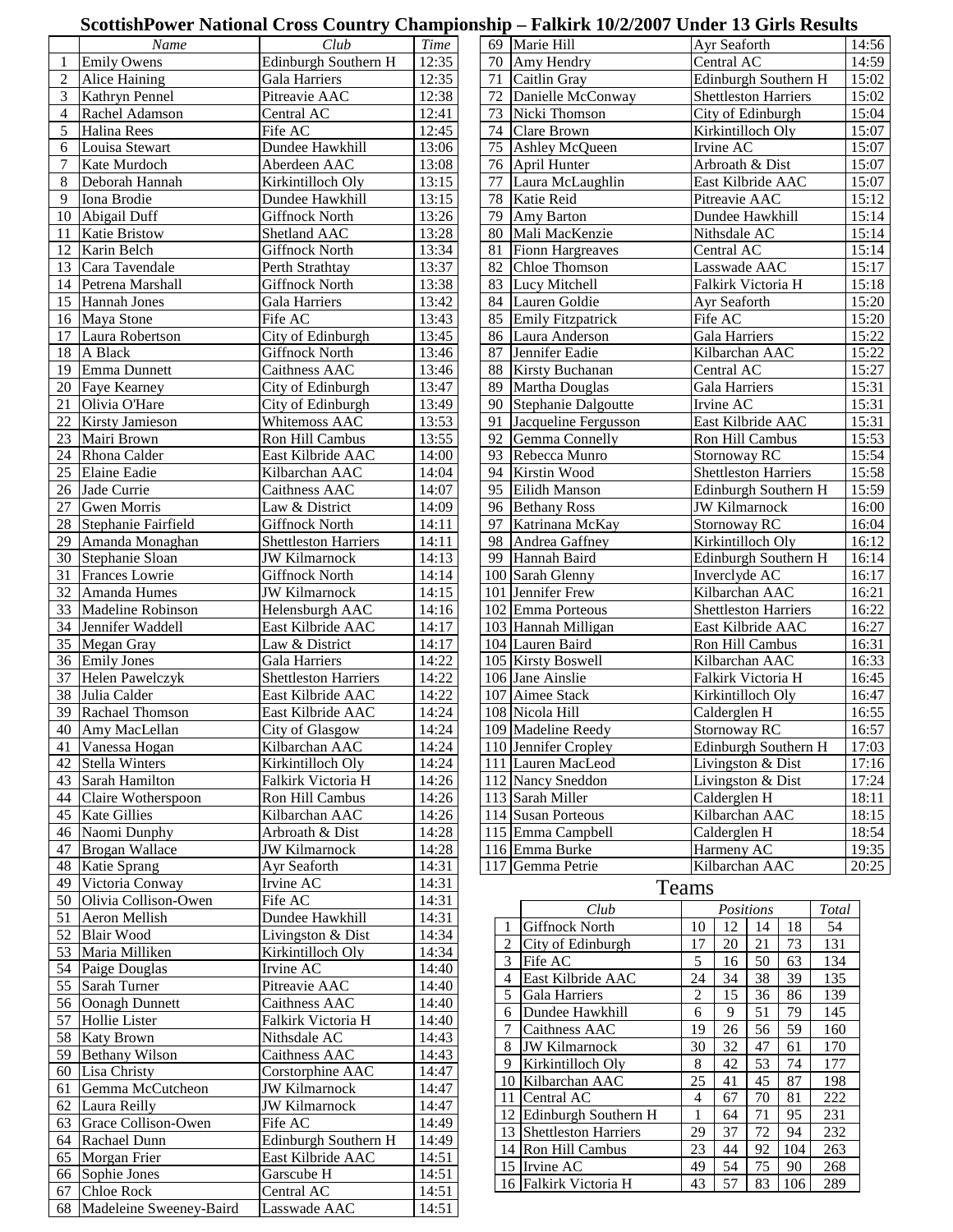|                | Name                                        | Club                                | <b>Time</b>    |
|----------------|---------------------------------------------|-------------------------------------|----------------|
| $\mathbf{1}$   | <b>Callum Hawkins</b>                       | Kilbarchan AAC                      | 13:46          |
| $\overline{2}$ | <b>Fraser Scott</b>                         | Corstorphine AAC                    | 13:57          |
| $\overline{3}$ | <b>Lachlan Oates</b>                        | <b>Shettleston Harriers</b>         | 14:05          |
| $\overline{4}$ | David Vernon                                | Nithsdale AC                        | 14:08          |
| $\overline{5}$ | Miles Hollinshead                           | Giffnock North                      | 14:17          |
| $\overline{6}$ | <b>Matthew Ritchie</b>                      | <b>Giffnock North</b>               | 14:19          |
| 7              | Ruben Toy                                   | Dundee Hawkhill                     | 14:24          |
| 8              | <b>James Stevenson</b>                      | Falkirk Victoria H                  | 14:24          |
| 9              | Robbie Simpson                              | <b>Banchory Stone</b>               | 14:25          |
| 10             | Darren Weir                                 | Falkirk Victoria H                  | 14:26          |
| 11             | <b>Andrew Dearie</b>                        | <b>Shettleston Harriers</b>         | 14:28          |
| 12             | Rory Anderson                               | City of Edinburgh                   | 14:28          |
| 13             | Stewart Orr                                 | Ron Hill Cambus                     | 14:28          |
| 14             | <b>Jack Hamilton</b>                        | Ron Hill Cambus                     | 14:32          |
| 15             | Mark Ferguson                               | Ayr Seaforth                        | 14:34          |
| 16             | Andrew Campbell                             | Inverclyde AC                       | 14:34          |
| 17             | Andrew McAlpine                             | Kilbarchan AAC                      | 14:39          |
| 18             | Graeme MacGregor                            | Falkirk Victoria H                  | 14:42          |
| 19             | Fraser Mann                                 | City of Edinburgh                   | 14:42          |
| 20             | Jonathan Wolf                               | City of Edinburgh                   | 14:56          |
| 21             | Craig McDowall                              | Livingston & Dist                   | 14:57          |
| 22             | <b>Bobby Bristow</b>                        | <b>Shetland AAC</b>                 | 14:58          |
| 23             | Ewan McCallum                               | <b>Giffnock North</b>               | 15:01          |
| 24             | <b>Tom Moncrieff</b>                        | Shetland AAC                        | 15:03          |
| 25             | <b>Andrew Coulter</b>                       | Ron Hill Cambus                     | 15:03          |
| 26             | Alistair McCallum                           | <b>Giffnock North</b>               | 15:05          |
| 27             | Andrew Butchart                             | Central AC                          | 15:08          |
| 28             | Andrew Rae                                  | Ayr Seaforth                        | 15:10          |
| 29             | Connor Henderson                            | Kilbarchan AAC                      |                |
|                | <b>Adam Hamilton</b>                        |                                     | 15:13          |
| 30<br>31       | Lindsay Gordon                              | Kirkintilloch Oly<br>Lasswade AAC   | 15:15<br>15:18 |
| 32             | <b>Scott Green</b>                          | Central AC                          | 15:18          |
| 33             |                                             | Central AC                          | 15:18          |
| 34             | <b>Anthony Gillespie</b><br>Thomas McDonald | Kilbarchan AAC                      | 15:18          |
| 35             | David Claes                                 |                                     | 15:19          |
|                |                                             | Kilbarchan AAC<br>East Kilbride AAC |                |
| 36             | <b>Adam Gatens</b>                          |                                     | 15:19          |
| 37             | Andrew Hood                                 | Fife AC                             | 15:22          |
| 38             | Zander Lyon                                 | Lasswade AAC                        | 15:24          |
| 39             | Craig Nelson                                | Ron Hill Cambus                     | 15:26          |
| 40             | Craig Paulin                                | City of Edinburgh                   | 15:29          |
| 41             | Roger Poolman                               | George Heriots                      | 15:35          |
| 42             | Scott McCorssan                             | Law & District                      | 15:36          |
| 43             | <b>Andrew Daisley</b>                       | <b>Glasgow Sch Sport</b>            | 15:37          |
| 44             | Declan McTighe                              | Corstorphine AAC                    | 15:39          |
| 45             | Peter Bowman                                | Clydesdale Harriers                 | 15:42          |
| 46             | <b>Blair Crawford</b>                       | Kilbarchan AAC                      | 15:46          |
| 47             | Euan Martin                                 | Falkirk Victoria H                  | 15:50          |
| 48             | Andrew Christy                              | Corstorphine AAC                    | 15:52          |
| 49             | <b>Graham Evans</b>                         | Kilbarchan AAC                      | 16:02          |
| 50             | <b>Thomas Andrews</b>                       | Ayr Seaforth                        | 16:02          |
| 51             | Mark S Buchan                               | Fife AC                             | 16:06          |
| 52             | Michael Gray                                | Victoria Park AAC                   | 16:06          |
| 53             | Gregory Leyden                              | <b>JW</b> Kilmarnock                | 16:06          |
| 54             | Liam Deeny                                  | Ron Hill Cambus                     | 16:06          |
| 55             | Callum Aitkenhead                           | Ayr Seaforth                        | 16:08          |
| 56             | Thomas Lafferty                             | Law & District                      | 16:08          |
| 57             | Ewan Murray                                 | Falkirk Victoria H                  | 16:15          |
| 58             | Kyle Gatens                                 | Calderglen H                        | 16:17          |

| 59              | <b>Andrew Crone</b>    | Falkirk Victoria H          | 16:18 |
|-----------------|------------------------|-----------------------------|-------|
| 60              | Jamie Holding          | <b>Shettleston Harriers</b> | 16:22 |
| 61              | Paul Dempsey           | Dundee Hawkhill             | 16:24 |
| 62              | Peter Munnoch          | Pitreavie AAC               | 16:27 |
| 63              | Tom Ryan               | City of Edinburgh           | 16:28 |
| 64              | Richard Le Good        | Pitreavie AAC               | 16:30 |
| 65              | <b>Bobby Hill</b>      | Law & District              | 16:30 |
| 66              | Andrew McColl          | <b>Shettleston Harriers</b> | 16:30 |
| 67              | Paul Gallacher         | Larkhall YMCA               | 16:30 |
| 68              | <b>Andrew Davidson</b> | Perth Strathtay             | 16:35 |
| 69              | Craig McIntyre         | Kirkintilloch Oly           | 16:37 |
| 70              | Gavin Murty            | Victoria Park AAC           | 16:39 |
| 71              | Cameron Paul           | <b>Arran Runners</b>        | 16:46 |
| 72              | Simon Urie             | Kilbarchan AAC              | 16:50 |
| 73              | Ryan Gauld             | Aberdeen AAC                | 16:51 |
| 74              | David Meikle           | <b>JW Kilmarnock</b>        | 16:57 |
| 75              | Calum McGaw            | Pitreavie AAC               | 17:00 |
| 76              | Donald Shand           | <b>Moray Road Runners</b>   | 17:04 |
| 77              | Paul Brooks            | East Kilbride AAC           | 17:13 |
| 78              | Lewis Stephen          | Aberdeen AAC                | 17:14 |
| 79              | <b>Ben McKinnon</b>    | Perth Strathtay             | 17:14 |
| 80              | Craig Robertson        | <b>JW Kilmarnock</b>        | 17:23 |
| 81              | Peter Loudon           | Lasswade AAC                | 17:25 |
| 82              | David MacMillan        | East Kilbride AAC           | 17:33 |
| 83              | <b>Liam Hutson</b>     | Fife AC                     | 17:35 |
| 84              | <b>Fraser Jamieson</b> | East Kilbride AAC           | 17:37 |
| 85              | John Robertson         | Whitemoss AAC               | 17:41 |
| 86              | Ryan Harkin            | Ron Hill Cambus             | 17:44 |
| 87              | Paul Currie            | Inverclyde AC               | 17:50 |
| 88              | <b>Ross Connelly</b>   | <b>JW Kilmarnock</b>        | 17:51 |
| 89              | Calum McLaughlin       | East Kilbride AAC           | 17:56 |
| 90              | Craig Anderson         | Inverclyde AC               | 18:01 |
| 91              | <b>Stephen Paris</b>   | East Kilbride AAC           | 18:16 |
| 92              | Douglas Lambie         | Perth Strathtay             | 18:18 |
| 93              | <b>Robert Smith</b>    | Stornoway RC                | 18:22 |
| 94              | Mark Farquhar          | Moray Road Runners          | 18:39 |
| $\overline{95}$ | James Galliford        | Girvan AAC                  | 19:55 |
| 96              | Murray McDonald        | JW Kilmarnock               | 19:57 |
| 97              | Jordan Samson          | Ron Hill Cambus             | 20:07 |
| 98              | Fergus McNab           | Corstorphine AAC            | 20:16 |
| 99              | William Simpson        | Lasswade AAC                | 21:08 |
| 100             | David MacKinlay        | Central AC                  | 21:10 |
| 101             | Jonathan Wood          | Livingston & Dist           | 21:12 |
|                 |                        |                             |       |

|              | Club                        |    | Positions |    |     | Total |
|--------------|-----------------------------|----|-----------|----|-----|-------|
| $\mathbf{1}$ | Giffnock North              | 5  | 6         | 23 | 26  | 60    |
| 2            | Kilbarchan AAC              | 1  | 17        | 29 | 34  | 81    |
| 3            | Falkirk Victoria H          | 8  | 10        | 18 | 47  | 83    |
| 4            | Ron Hill Cambus             | 13 | 14        | 25 | 39  | 91    |
| 5            | City of Edinburgh           | 12 | 19        | 20 | 40  | 91    |
| 6            | <b>Shettleston Harriers</b> | 3  | 11        | 60 | 66  | 140   |
| 7            | Ayr Seaforth                | 15 | 28        | 50 | 55  | 148   |
| 8            | Corstorphine AAC            | 2  | 44        | 48 | 98  | 192   |
| 9            | Central AC                  | 27 | 32        | 33 | 100 | 192   |
| 10           | Lasswade AAC                | 31 | 38        | 81 | 99  | 249   |
| -11          | East Kilbride AAC           | 36 | 77        | 82 | 84  | 279   |
| 12           | <b>JW Kilmarnock</b>        | 53 | 74        | 80 | 88  | 295   |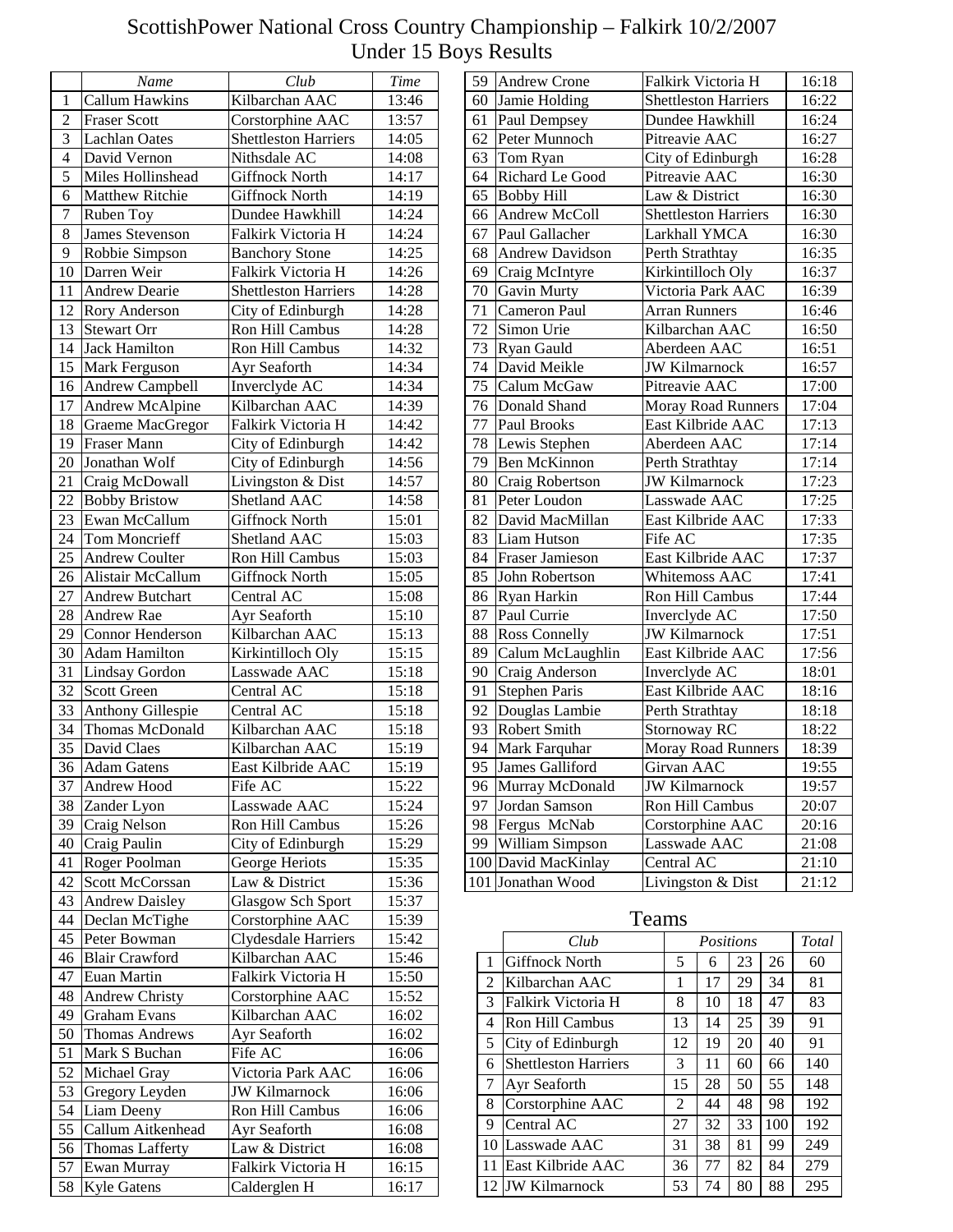## ScottishPower National Cross Country Championship – Falkirk 10/2/2007 Under 15 Girls Results

|                | Name                    | Club                   | Time  | 59 | <b>Kirsty Porteous</b>         |                |               | Kilbarchan AAC          | 18:34 |
|----------------|-------------------------|------------------------|-------|----|--------------------------------|----------------|---------------|-------------------------|-------|
| 1              | <b>Elizabeth Potter</b> | City of Glasgow        | 14:46 | 60 | Lana Turnbull                  |                | Lothian RC    |                         | 18:36 |
| $\overline{2}$ | Gemma Cormack           | Elgin AAC              | 15:19 | 61 | Stephanie Dougan               |                | Ayr Seaforth  |                         | 18:36 |
| 3              | Nicola Lindsay          | Law & District         | 15:21 | 62 | Lucy Duff                      | Fife AC        |               |                         | 18:42 |
| 4              | Sarah Kelly             | Fife AC                | 15:30 | 63 | Amanda Gebbie                  |                |               | Ron Hill Cambus         | 18:42 |
| 5              | Hollie Young            | City of Glasgow        | 15:38 | 64 | Rebecca Hay                    |                | Central AC    |                         | 18:48 |
|                |                         |                        |       |    |                                |                |               |                         |       |
| 6              | <b>Emily Dudgeon</b>    | Edinburgh Southern H   | 15:45 | 65 | Gillian Inglis                 |                | Gala Harriers |                         | 18:51 |
| 7              | <b>Eleanor Duncan</b>   | <b>Forres Harriers</b> | 15:57 | 66 | Sadie Younger                  |                |               | Shetland AAC            | 18:51 |
| 8              | <b>Emily Stewart</b>    | Dundee Hawkhill        | 16:02 | 67 | Lauren Shepherd                |                |               | Arbroath & Dist         | 18:53 |
| 9              | Michaela Stephen        | City of Glasgow        | 16:04 | 68 | <b>B</b> Frank                 |                |               | Giffnock North          | 18:55 |
| 10             | <b>Claire Florence</b>  | Edinburgh Southern H   | 16:04 | 69 | Gina Van-Ulsen                 |                | Ayr Seaforth  |                         | 18:55 |
| 11             | Megan McLeish           | Falkirk Victoria H     | 16:13 | 70 | Sarah McNish                   |                |               | <b>JW Kilmarnock</b>    | 19:03 |
| 12             | Claire McAuley          | Giffnock North         | 16:13 | 71 | <b>Ainsley Hards</b>           |                |               | Kilbarchan AAC          | 19:04 |
| 13             | Catriona Buchanan       | Central AC             | 16:18 | 72 | Rachel Clark                   |                |               | Perth Strathtay         | 19:14 |
| 14             | <b>Rhian Dawes</b>      | City of Glasgow        | 16:20 | 73 | <b>Effie</b> Gray              |                |               | <b>Giffnock North</b>   | 19:16 |
| 15             | Rachel Barlas           | Whitemoss AAC          | 16:22 | 74 | Jodie Mullen                   |                |               | Kirkintilloch Oly       | 19:20 |
| 16             | Sarah Brown             | Edinburgh Southern H   | 16:24 | 75 | <b>Beth Cropley</b>            |                |               | Edinburgh Southern H    | 19:26 |
| 17             | Emma Rice               | Inverclyde AC          | 16:27 |    | 76 Diane Ramsay                |                |               | Kirkintilloch Oly       | 19:28 |
| 18             | Catriona Lockie         | <b>Giffnock North</b>  | 16:31 | 77 | Charlotte Walker               |                |               | Kilbarchan AAC          | 19:31 |
| 19             | Sarah Munn              | Irvine AC              | 16:35 | 78 | Mia Tait                       |                |               | <b>JW Kilmarnock</b>    | 19:34 |
| 20             | Jenny MacDougall        | City of Edinburgh      | 16:40 | 79 | Lisa Petrie                    |                |               | Kilbarchan AAC          | 19:34 |
| 21             | Sarah Potter            | City of Glasgow        | 16:41 | 80 | Fiona Cameron                  |                | Central AC    |                         | 19:37 |
| 22             | Rachel Armitage         | Aberdeen AAC           | 16:43 | 81 | Fiona Sinclair                 |                |               | Edinburgh Southern H    | 19:41 |
| 23             | Alexandra Lamond        | Kirkintilloch Oly      | 16:43 | 82 | Jennifer Rogers                |                |               | Livingston & Dist       | 19:49 |
| 24             | Fiona Bracegirdle       | Fife AC                | 16:46 | 83 | <b>Claire Tunaley</b>          |                | Central AC    |                         | 19:52 |
| 25             | <b>Becky Dunphy</b>     | Arbroath & Dist        | 16:46 | 84 | Susan Waugh                    |                |               | Inverclyde AC           | 19:56 |
| 26             | Lois Shankland          | <b>JW Kilmarnock</b>   | 16:49 | 85 | Chelsea Watson                 |                |               | Dundee Hawkhill         | 20:01 |
| 27             | Lauren Mooney           | Whitemoss AAC          | 16:58 | 86 | H Thomson                      | Giffnock North |               |                         | 20:11 |
| 28             | Nynke Mullholland       | Inverclyde AC          | 16:58 | 87 | Lauren McIntyre                |                |               | Kirkintilloch Oly       | 20:14 |
| 29             | Laura Goodson           | Edinburgh Southern H   | 16:58 | 88 | <b>Stacey Pendrigh</b>         |                |               | City of Edinburgh       | 20:14 |
| 30             | Claire Wallace          | Ron Hill Cambus        | 17:08 | 89 | Eilidh Nolan                   |                |               | Corstorphine AAC        | 20:18 |
| 31             | Laura Muir              | Dunfermline & W Fife   | 17:17 | 90 | Cheryl Clarke                  |                |               | Helensburgh AAC         | 20:22 |
| 32             | <b>Emily Pollock</b>    | Greenock Glenpark      | 17:19 | 91 | Suzanne Salmond                |                |               | Dundee Hawkhill         | 20:52 |
| 33             | Yolanda Hodgson         | Dundee Hawkhill        | 17:23 | 92 | Claire Buchan                  |                |               | Aberdeen AAC            | 21:06 |
| 34             | Inga Woods              | Shetland AAC           | 17:23 |    |                                |                |               |                         |       |
| 35             | Rebecca Forrest         | Ron Hill Cambus        | 17:25 |    |                                |                |               |                         |       |
|                | 36 Samantha Blair       | City of Edinburgh      | 17:27 |    |                                | Teams          |               |                         |       |
| 37             | Emma Leask              | Shetland AAC           | 17:30 |    |                                |                |               |                         |       |
| 38             | Deborah Stokoe          | East Kilbride AAC      | 17:30 |    |                                |                | Pos           | Name                    | Time  |
| 39             | Lorna Cameron           | Central AC             | 17:30 |    | 1st City of Glasgow (29)       |                | -1            | <b>Elizabeth Potter</b> | 14:46 |
| 40             | Rachel McLellan         | City of Glasgow        | 17:32 |    |                                |                | 5             | Hollie Young            | 15:38 |
|                | Jessie Liddon           | Nithsdale AC           | 17:41 |    |                                |                | 9             | Michaela Stephen        | 16:04 |
| 41             | Amanda Herron           | Kilbarchan AAC         |       |    |                                |                | 14            | <b>Rhian Dawes</b>      | 16:20 |
| 42             |                         |                        | 17:45 |    | 2nd Edinburgh Southern H (61)  |                | 6             | <b>Emily Dudgeon</b>    | 15:45 |
|                | 43 Alex Porteous        | <b>Giffnock North</b>  | 17:50 |    |                                |                | 10            | <b>Claire Florence</b>  | 16:04 |
| 44             | <b>Hayley Frier</b>     | East Kilbride AAC      | 17:50 |    |                                |                |               | 16 Sarah Brown          | 16:24 |
| 45             | Fiona Borthwick         | East Kilbride AAC      | 17:56 |    |                                |                |               | 29 Laura Goodson        | 16:58 |
| 46             | Eilidh Hargreaves       | Central AC             | 17:57 |    | 3rd Giffnock North (126)       |                |               | 12 Claire McAuley       | 16:13 |
| 47             | <b>Stephanie Barnes</b> | Nithsdale AC           | 17:59 |    |                                |                |               | 18 Catriona Lockie      | 16:31 |
| 48             | Sarah Ogilvie           | Kilbarchan AAC         | 18:02 |    |                                |                |               | 43 Alex Porteous        | 17:50 |
| 49             | <b>Harriet Murray</b>   | <b>Gala Harriers</b>   | 18:04 |    |                                |                |               | 53 Anna Hilley          | 18:18 |
| 50             | Sorcha Lynch            | Kilbarchan AAC         | 18:04 |    | 4th Fife AC (146)              |                |               | 4,24,56,62              |       |
| 51             | Sally Pugh              | <b>JW Kilmarnock</b>   | 18:12 |    | 5th Central AC (162)           |                |               | 13,39,46,64             |       |
| 52             | Natalie Fox             | Pitreavie AAC          | 18:14 |    |                                |                |               |                         |       |
| 53             | Anna Hilley             | <b>Giffnock North</b>  | 18:18 |    | 6th Inverclyde AC (183)        |                |               | 17,28,54,84             |       |
|                | 54 Deborah Moore        | Inverclyde AC          | 18:20 |    | 7th Dundee Hawkhill (184)      |                |               | 8, 33, 58, 85           |       |
|                | 55 Kathryn Peacock      | Lasswade AAC           | 18:24 |    | 8th Kilbarchan AAC (199)       |                |               | 42,48,50,59             |       |
| 56             | Kiri Stone              | Fife AC                | 18:24 |    | 9th JW Kilmarnock (225)        |                |               | 26,51,70,78             |       |
| 57             | Abby Currie             | Law & District         | 18:29 |    | 10th Kirkintilloch Oly $(260)$ |                |               | 23,74,76,87             |       |
|                | 58 Claire Fox           | Dundee Hawkhill        | 18:31 |    |                                |                |               |                         |       |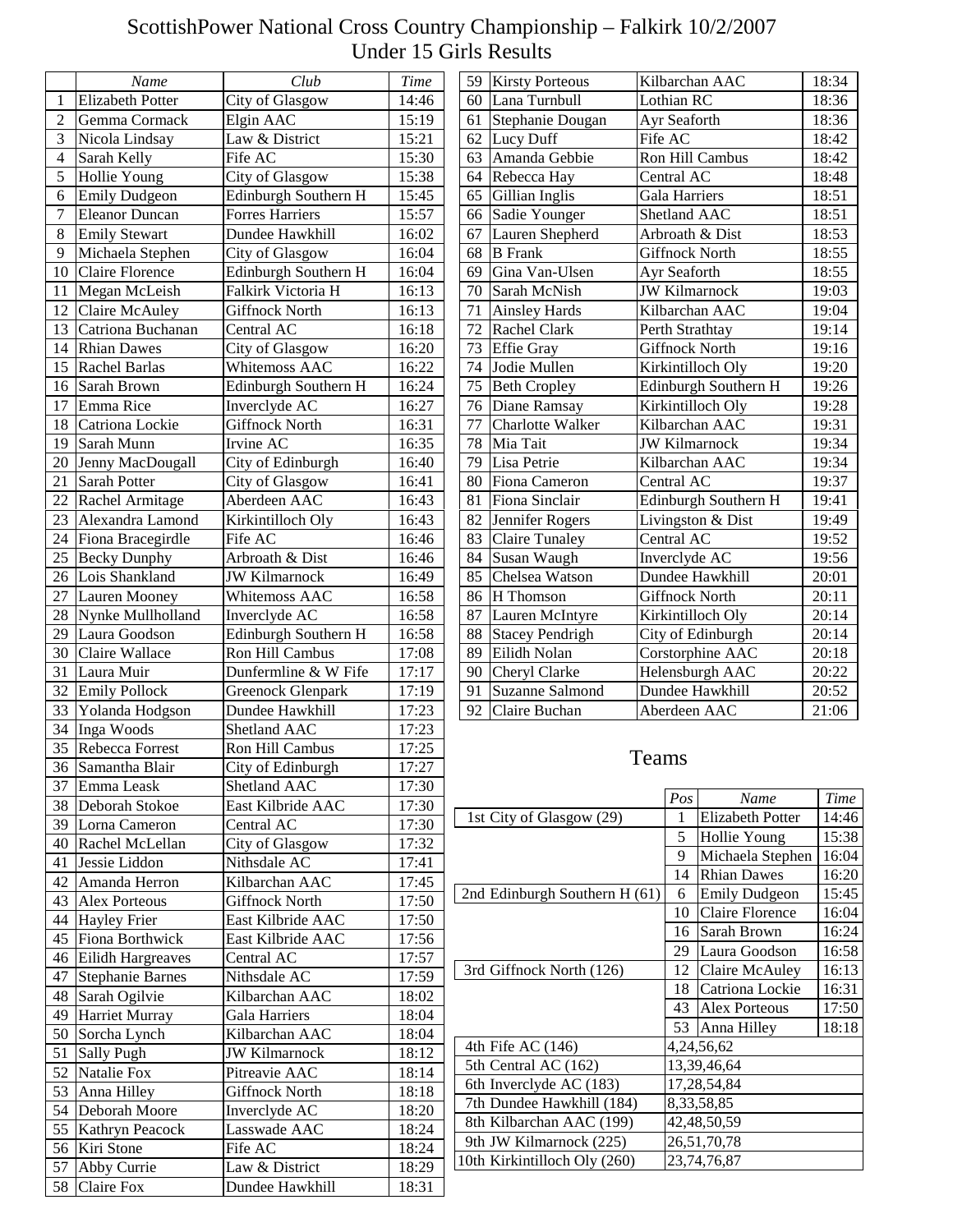|                 | Name                    | Club                      | <b>Time</b> |
|-----------------|-------------------------|---------------------------|-------------|
| 1               | Josephine Moultrie      | City of Glasgow           | 17:32       |
| 2               | Lorna Young (U20)       | City of Glasgow           | 17:35       |
| 3               | Nicola Hood             | Nithsdale AC              | 17:40       |
| 4               | Sarah Inglis            | Lothian RC                | 17:45       |
| 5               | Natalie Sharp           | Kilbarchan AAC            | 17:54       |
| 6               | Jennifer Emsley (U20)   | Central AC                | 18:02       |
| 7               | Cara Sloss (U20)        | Kilbarchan AAC            | 18:05       |
| $\,$ 8 $\,$     | Christina Rankin        | Kilbarchan AAC            | 18:10       |
| 9               | Elspeth Curran (U20)    | Kilbarchan AAC            | 18:12       |
| 10              | Jessica Martin          | Kilbarchan AAC            | 18:15       |
| 11              | <b>Beth Duff</b>        | East Kilbride AAC         | 18:19       |
| 12              | Laura McCord            | Whitemoss AAC             | 18:27       |
| 13              | Eilidh MacKenzie (U20)  | Stornoway RC              | 18:29       |
| 14              | Julie Whyteside         | Whitemoss AAC             | 18:32       |
| 15              | Laura Brown (U20)       | Dundee Hawkhill           | 18:37       |
| 16              | Mhairi Inglis           | Lothian RC                | 18:45       |
| 17              | Alice Loudon            | Edinburgh Southern H      | 18:56       |
| 18              | Lauren Baird (U20)      | <b>Giffnock North</b>     | 19:02       |
| 19              | Sarah Phee (U20)        | <b>Giffnock North</b>     | 19:07       |
| 20              | Lauren Stoddart         | City of Edinburgh         | 19:12       |
| 21              | Ruth Joss (U20)         | <b>Giffnock North</b>     | 19:15       |
| 22              | Paula Davies            | Aberdeen AAC              | 19:19       |
| 23              | Rowena Bell-Scott (U20) | Edinburgh Uni             | 19:25       |
| 24              | Stephanie Robertson     | Whitemoss AAC             | 19:27       |
| 25              | Emma Mackie (U20)       | <b>JW Kilmarnock</b>      | 19:29       |
| 26              | Laura Sharp             | <b>Moray Road Runners</b> | 19:36       |
| 27              | Claire MacAulay (U20)   | Kilbarchan AAC            | 19:41       |
| 28              | Maire Gorman            | <b>JW Kilmarnock</b>      | 19:41       |
| 29              | Nicole McLeod           | <b>Giffnock North</b>     | 19:41       |
| 30              | Jennifer Kibble         | Fife AC                   | 19:44       |
| 31              | Caitlin Hendry          | Ron Hill Cambus           | 19:46       |
| 32              | Danielle Melville       | Ron Hill Cambus           | 19:53       |
| 33              | Megan Smith (U20)       | Corstorphine AAC          | 19:56       |
| 34              | Rachel McDowall         | <b>Giffnock North</b>     | 20:05       |
| 35              | Michelle Bell           | Kilbarchan AAC            | 20:21       |
| $\overline{36}$ | Anna Fleming (U20)      | Aberdeen AAC              | 20:23       |
| 37              | Lauren Hollinshead      | <b>Giffnock North</b>     | 20:37       |
| 38              | Rachel Hunter           | Central AC                | 20:42       |
| 39              | Amy Longmuir            | Aberdeen AAC              | 20:47       |
| 40              | Anne Lloyd-Evans (U20)  | Fife AC                   | 20:48       |
| 41              | Claire Jarvis (U20)     | Fife AC                   | 20:51       |
| 42              | Emma Baxter             | Greenock Glenpark         | 21:13       |
| 43              | Colleen Tait            | <b>JW</b> Kilmarnock      | 21:20       |
| 44              | Catherine Nicol         | Aberdeen AAC              | 21:21       |
| 45              | Lyndsey Aitken (U20)    | Dundee Hawkhill           | 21:25       |
| 46              | Claire McNicol (U20)    | Kilbarchan AAC            | 21:32       |
| 47              | Nicola Callaghan        | <b>Giffnock North</b>     | 21:53       |
| 48              | Kirsty Liddon           | Nithsdale AC              | 21:55       |
| 49              | Levi Young              | Pitreavie AAC             | 21:59       |
| 50              | Chloe Davidson          | Ron Hill Cambus           | 21:59       |
| 51              | Jill Bonthron           | Lasswade AAC              | 22:10       |
| 52              | Laura Hepburn           | Aberdeen AAC              | 22:10       |
| 53              | Sarah Ross              | Pitreavie AAC             | 22:36       |
| 54              | Hester Dix (U20)        | Fife AC                   | 23:05       |
| 55              | Laura McTaggart         | Girvan AAC                | 23:22       |
| 56              | Jillian Allan           | Kilbarchan AAC            | 23:23       |
| 57              | Kinga Zozula            | City of Edinburgh         | 23:31       |

#### Under 17 Teams

|                          | Pos      | Name                | Time  |  |  |
|--------------------------|----------|---------------------|-------|--|--|
|                          |          |                     |       |  |  |
| 1st Kilbarchan AAC (15)  |          | Natalie Sharp       | 17:54 |  |  |
|                          | 5        | Christina Rankin    | 18:10 |  |  |
|                          | 6        | Jessica Martin      | 18:15 |  |  |
| 2nd Whitemoss AAC (31)   | 8        | Laura McCord        | 18:27 |  |  |
|                          | 9        | Julie Whyteside     | 18:32 |  |  |
|                          | 14       | Stephanie Robertson | 19:27 |  |  |
| 3rd Giffnock North (61)  | 17       | Nicole McLeod       | 19:41 |  |  |
|                          | 21       | Rachel McDowall     | 20:05 |  |  |
|                          | 23       | Lauren Hollinshead  | 20:37 |  |  |
| 4th Aberdeen AAC (66)    | 13,25,28 |                     |       |  |  |
| 5th Ron Hill Cambus (71) | 19,20,32 |                     |       |  |  |

# Under 20 Teams

|                         | Pos | Name                  | Time  |
|-------------------------|-----|-----------------------|-------|
| 1st Kilbarchan AAC (19) | 3   | Cara Sloss (U20)      | 18:05 |
|                         | 4   | <b>Elspeth Curran</b> | 18:12 |
|                         |     | (U20)                 |       |
|                         | 12  | Claire MacAulay       | 19:41 |
|                         |     | (U20)                 |       |
| 2nd Giffnock North (24) |     | Lauren Baird (U20)    | 19:02 |
|                         | 8   | Sarah Phee (U20)      | 19:07 |
|                         | 9   | Ruth Joss (U20)       | 19:15 |
| 3rd Fife AC (50)        | 15  | Anne Lloyd-Evans      | 20:48 |
|                         |     | (U20)                 |       |
|                         | 16  | Claire Jarvis (U20)   | 20:51 |
|                         | 19  | Hester Dix (U20)      | 23:05 |

*Note:* The above team results are calculated based on the position within the age group.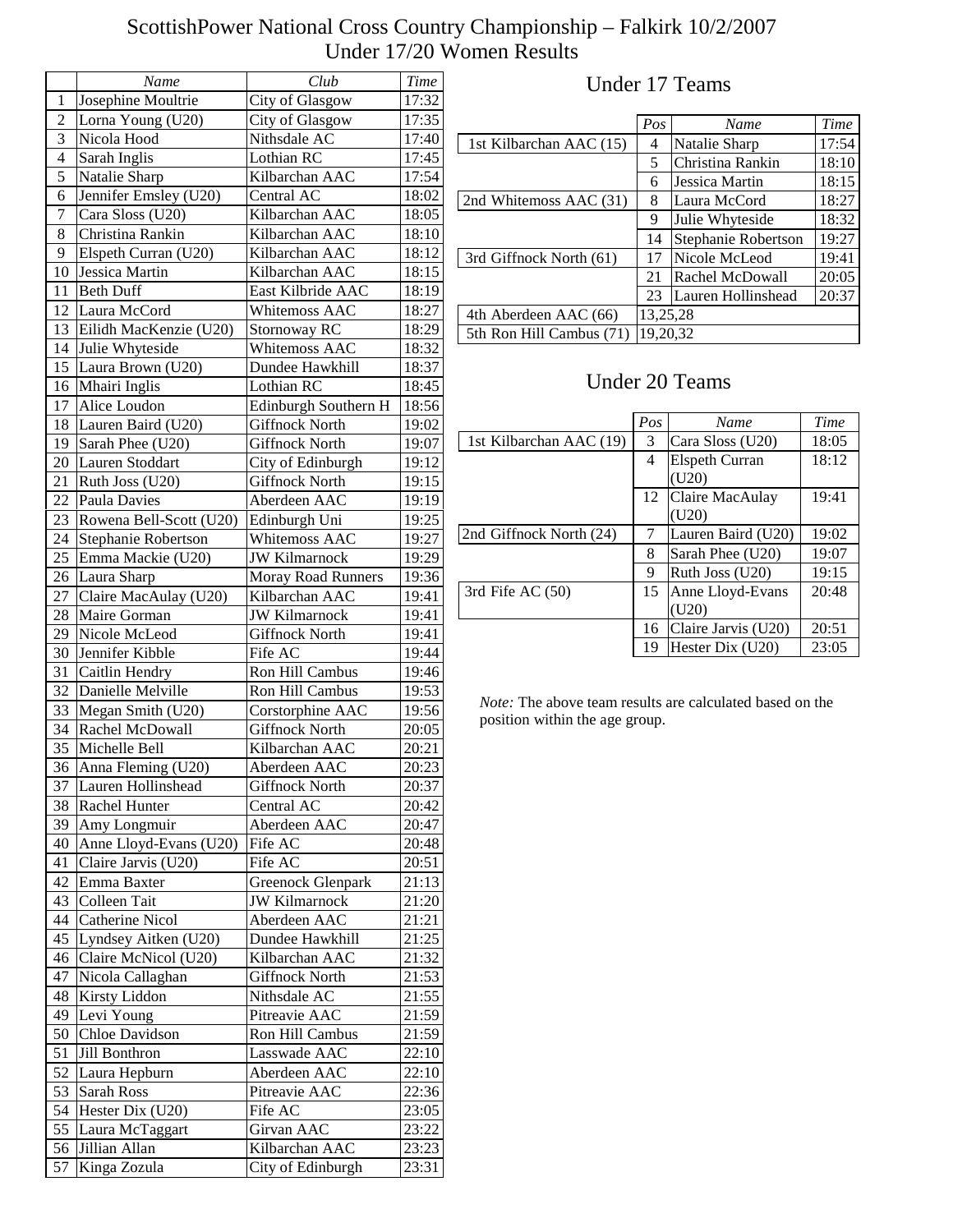|                 | Name                    | Club                        | <b>Time</b>    |
|-----------------|-------------------------|-----------------------------|----------------|
| $\mathbf{1}$    | <b>Scott Hawkins</b>    | Kilbarchan AAC              | 21:17          |
| $\overline{2}$  | Matthew Graham          | Kirkintilloch Oly           | 21:26          |
| 3               | Chris O'Hare            | City of Edinburgh           | 21:44          |
| $\overline{4}$  | Daniel Swanson          | <b>Glasgow Sch Sport</b>    | 21:48          |
| 5               | Paul Leck               | Kilbarchan AAC              | 21:50          |
| 6               | Sean Reilly             | Central AC                  | 22:09          |
| 7               | <b>Scott McDonald</b>   | Central AC                  | 22:21          |
| 8               | Rory Cartwright         | <b>Giffnock North</b>       | 22:23          |
| 9               | <b>Ross Hastings</b>    | Nithsdale AC                | 22:49          |
| 10              | Allan Ramsay            | Kirkintilloch Oly           | 22:50          |
| 11              | <b>Alexander Hendry</b> | Central AC                  | 22:52          |
| 12              | Ross Fulton             | Aberdeen AAC                | 22:52          |
| 13              |                         |                             |                |
|                 | Jamie MacGregor         | Giffnock North              | 22:53          |
| 14              | James Joy               | Aberdeen AAC                | 22:53          |
| 15              | Cameron Wilson          | <b>JW Kilmarnock</b>        | 22:55          |
| 16              | <b>Grant Cameron</b>    | <b>Forres Harriers</b>      | 22:55          |
| 17              | <b>Stephen Cooke</b>    | <b>Glasgow Sch Sport</b>    | 22:57          |
| 18              | Joshua Morrison         | Shetland AAC                | 23:03          |
| 19              | <b>Grant Higgins</b>    | Kilbarchan AAC              | 23:08          |
| 20              | Andrew Gibson           | Nithsdale AC                | 23:20          |
| 21              | Stephen McGoldrick      | Kilbarchan AAC              | 23:25          |
| $\overline{22}$ | Ian McDonald            | Ron Hill Cambus             | 23:28          |
| 23              | Graeme Taylor           | Caithness AAC               | 23:38          |
| 24              | <b>Stuart King</b>      | Kilbarchan AAC              | 23:39          |
| 25              | Robbie Cammack          | Moray Road Runners          | 23:40          |
| 26              | Cameron Strachan        | Aberdeen AAC                | 23:53          |
| 27              | David Law               | Victoria Park AAC           | 23:58          |
| 28              | Ian Whiteford           | <b>Giffnock North</b>       | 24:02          |
| 29              | Craig Angus             | Dundee Hawkhill             | 24:02          |
| 30              | <b>Stewart Fraser</b>   | City of Edinburgh           | 24:06          |
| 31              | Kenneth Wilson          | Moray Road Runners          | 24:06          |
| 32              | Jamie Clements          | East Kilbride AAC           | 24:06          |
| 33              | Raymond Black           | Ron Hill Cambus             | 24:14          |
| 34              | David Gorman            | East Kilbride AAC           | 24:19          |
| 35              | <b>Stuart Whiteford</b> |                             |                |
| 36              | Rory Leslie             | <b>Giffnock North</b>       | 24:22<br>24:23 |
|                 |                         | Aberdeen AAC                |                |
| 37              | Robert Inglis           | Lothian RC                  | 24:26          |
| 38              | Paul McGarry            | Ron Hill Cambus             | 24:32          |
| 39              | <b>Roger Naughton</b>   | <b>JW Kilmarnock</b>        | 24:36          |
| 40              | Calum Smith             | Stornoway RC                | 24:37          |
| 41              | Max Ralston             | Victoria Park AAC           | 24:41          |
| 42              | Connor Gallacher        | Ron Hill Cambus             | 24:48          |
| 43              | David Bateman           | Inverclyde AC               | 24:50          |
| 44              | Ruairidh Munro          | <b>Shettleston Harriers</b> | 24:52          |
| 45              | Jamie Smith             | City of Edinburgh           | 25:05          |
| 46              | Jonathan Tolson         | Central AC                  | 25:10          |
| 47              | Alan Love               | Pitreavie AAC               | 25:12          |
| 48              | John Fergusson          | East Kilbride AAC           | 25:17          |
| 49              | James Wales             | <b>JW Kilmarnock</b>        | 25:20          |
| 50              | David Walker            | <b>Giffnock North</b>       | 25:28          |
| 51              | Nicholas Emsley         | <b>Arran Runners</b>        | 25:28          |
| 52              | <b>Adam Peters</b>      | Kirkintilloch Oly           | 25:35          |
| 53              | Lyle Frank              | <b>Giffnock North</b>       | 25:45          |
| 54              | <b>Steven Taggart</b>   | <b>Ron Hill Cambus</b>      | 25:49          |
| 55              | Andrew Robertson        | Ron Hill Cambus             | 25:58          |
| 56              | Lewis Morrison          | Arbroath & Dist             | 26:07          |
| 57              | Martin Brash            | Lasswade AAC                | 26:13          |
| 58              | Jack Anderson           | Dundee Hawkhill             | 26:14          |
|                 |                         |                             |                |

| 59 | Joseph Libby          | Perth Strathtay       | 26:18 |
|----|-----------------------|-----------------------|-------|
| 60 | Neill Hamilton        | Kirkintilloch Oly     | 26:38 |
| 61 | Niall Walker          | East Kilbride AAC     | 26:46 |
| 62 | Stephen Reilly        | Calderglen H          | 27:15 |
| 63 | Adam MacKenzie        | City of Edinburgh     | 27:42 |
| 64 | Ben Ferguson          | Calderglen H          | 27:59 |
| 65 | <b>Fraser Dickson</b> | Law & District        | 28:54 |
| 66 | Ryan Conway           | Dundee Hawkhill       | 29:43 |
| 67 | Douglas Cameron       | George Heriots        | 30:00 |
| 68 | <b>Ross McLearie</b>  | <b>Giffnock North</b> | 30:52 |

|                             | Pos | Name                    | Time  |
|-----------------------------|-----|-------------------------|-------|
| 1st Kilbarchan AAC (46)     | 1   | <b>Scott Hawkins</b>    | 21:17 |
|                             | 5   | Paul Leck               | 21:50 |
|                             | 19  | <b>Grant Higgins</b>    | 23:08 |
|                             | 21  | Stephen McGoldrick      | 23:25 |
| 2nd Central AC (70)         | 6   | Sean Reilly             | 22:09 |
|                             | 7   | <b>Scott McDonald</b>   | 22:21 |
|                             | 11  | Alexander Hendry        | 22:52 |
|                             | 46  | Jonathan Tolson         | 25:10 |
| 3rd Giffnock North (84)     | 8   | Rory Cartwright         | 22:23 |
|                             | 13  | Jamie MacGregor         | 22:53 |
|                             | 28  | Ian Whiteford           | 24:02 |
|                             | 35  | <b>Stuart Whiteford</b> | 24:22 |
| 4th Aberdeen AAC (88)       |     | 12, 14, 26, 36          |       |
| 5th Kirkintilloch Oly (124) |     | 2,10,52,60              |       |
| 6th Ron Hill Cambus (135)   |     | 22,33,38,42             |       |
| 7th City of Edinburgh       |     | 3,30,45,63              |       |
| (141)                       |     |                         |       |
| 8th East Kilbride AAC       |     | 32, 34, 48, 61          |       |
| (175)                       |     |                         |       |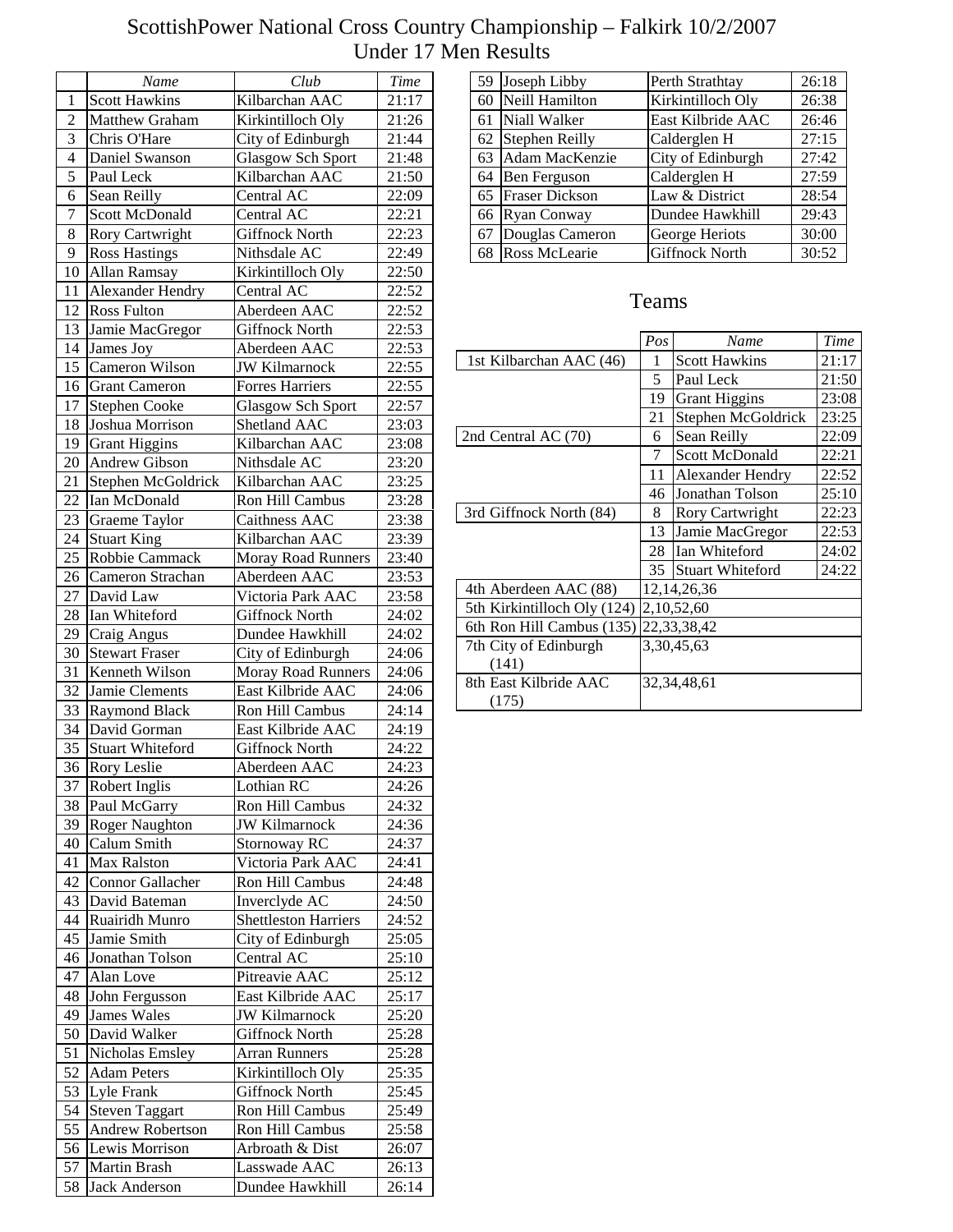|    | Name                      | Club                   | <b>Time</b> | 66 Heather McIntosh           | Garscube H                  | 36:12 |
|----|---------------------------|------------------------|-------------|-------------------------------|-----------------------------|-------|
| 1  | Freya Murray              | Edinburgh Southern H   | 29:40       | Mary MacQuarrie<br>67         | Helensburgh AAC             | 36:16 |
| 2  | Catriona Morrison         | Unattached             | 29:55       | 68 Jane Dunlop                | <b>West Dunbartonshire</b>  | 36:16 |
| 3  | Angela Mudge              | Carnethy HRC           | 30:13       | Kate Fitzpatrick<br>69        | Fife AC                     | 36:16 |
| 4  | Jennifer MacLean          | City of Edinburgh      | 30:18       | Gillian Duncan<br>70          | Gala Harriers               | 36:18 |
| 5  | Lyn Wilson                | Carnethy HRC           | 30:26       | 71<br><b>Sarah Dowling</b>    | <b>Bellahouston RR</b>      | 36:18 |
| 6  | Kirsteen Young            | City of Glasgow        | 30:35       | Marie McChord<br>72           | Kirkintilloch Oly           | 36:20 |
| 7  | <b>Edel Mooney</b>        | Lothian RC             | 30:36       | Pamela McCrossan<br>73        | Clydesdale Harriers         | 36:20 |
| 8  | Gillian Palmer            | City of Edinburgh      | 30:37       | 74 Yvonne Crilly              | Livingston & Dist           | 36:20 |
| 9  | Lindsay MacNeill          | City of Glasgow        | 30:38       | 75<br>Johanna Paananen        | Fife AC                     | 36:22 |
| 10 | Pamela Nicholson          | City of Glasgow        | 30:55       | Susana Gonzalez-Sanchez<br>76 | Ferranti AAC                | 36:24 |
| 11 | Morag MacLarty            | Central AC             | 31:18       | Nicola Johnston<br>77         | <b>Bellahouston RR</b>      | 36:28 |
| 12 | Claire Gordon             | Hunters Bog T          | 31:40       | Jennifer Fitzgerald<br>78     | Helensburgh AAC             | 36:34 |
| 13 | Jill Mykura               | Carnethy HRC           | 31:41       | <b>Janet Murray</b><br>79     | <b>JW Kilmarnock</b>        | 36:35 |
| 14 | <b>Elke Schmidt</b>       | <b>Bellahouston RR</b> | 31:44       | 80 Melanie Goodson            | <b>Gala Harriers</b>        | 36:40 |
| 15 | <b>Helen Stuart</b>       | <b>Bellahouston RR</b> | 31:48       | 81<br>Helen Morton            | Irvine AC                   | 36:42 |
| 16 | Janet Dunbar              | City of Edinburgh      | 31:50       | 82<br>Jill O'Neil             | Garscube H                  | 36:42 |
| 17 | <b>Ainsley Normand</b>    | Central AC             | 31:59       | 83<br>Jane Robertson          | Westerlands CCC             | 36:42 |
| 18 | Lucy Colquhoun            | City of Edinburgh      | 32:04       | <b>Avril Mason</b><br>84      | <b>Shettleston Harriers</b> | 36:56 |
| 19 | Iona Robertson            | <b>Bellahouston RR</b> | 32:27       | Morag McCracken<br>85         | Hunters Bog T               | 37:02 |
| 20 | Kristina Lapinova         | Fife AC                | 32:31       | 86 Jessica Batterham          | Hunters Bog T               | 37:14 |
| 21 | Mari Todd                 | Highland Hill R        | 32:40       | 87<br>Lesley Chapman          | Garscube H                  | 37:22 |
| 22 | Kate Jenkins              | <b>Gala Harriers</b>   | 32:43       | 88<br>Carole Munro            | Motherwell AC               | 37:25 |
| 23 | Fiona Matheson            | Falkirk Victoria H     | 32:59       | 89<br>Kate Kitchin            | Lothian RC                  | 37:27 |
| 24 | Janette Stevenson         | Falkirk Victoria H     | 33:06       | <b>Frances Maxwell</b><br>90  | Calderglen H                | 37:35 |
| 25 | <b>Jayne Clark</b>        | Pitreavie AAC          | 33:10       | Sheena Sutherland<br>91       | Portobello RC               | 37:41 |
| 26 | Kate Chapman              | Garscube H             | 33:12       | 92<br>Karen Yule              | Kilbarchan AAC              | 37:46 |
| 27 | Fiona Thompson            | Central AC             | 33:15       | Marina McCallum<br>93         | Clydesdale Harriers         | 37:46 |
| 28 | Rhona Bushfield           | Inverclyde AC          | 33:22       | Lilian McNab<br>94            | Corstorphine AAC            | 37:48 |
| 29 | <b>Hazel Dean</b>         | Central AC             | 33:25       | Anne Hay<br>95                | Dunbar R C                  | 37:54 |
| 30 | Eilidh Wardlaw            | Hunters Bog T          | 33:26       | Stephanie Loach<br>96         | Central AC                  | 37:58 |
| 31 | Sarah Cullen              | Fife AC                | 33:26       | Mary Hunter<br>97             | Portobello RC               | 38:00 |
| 32 | Dawn Scott                | Lochaber AC            | 33:30       | Eileen Nicol<br>98            | Gala Harriers               | 38:04 |
| 33 | Alison Winship            | Garscube H             | 33:36       | Helena Sim<br>99              | Carnegie H                  | 38:11 |
| 34 | Debra Murray              | City of Edinburgh      | 33:47       | 100 Rose Nicholson            | Edinburgh Uni               | 38:14 |
| 35 | Claire Thompson           | <b>Bellahouston RR</b> | 33:51       | 101 Angela Martin             | East Kilbride AAC           | 38:27 |
| 36 | Sarah Legge               | Fife AC                | 34:01       | 102 Carol Still               | Dundee Road R               | 38:35 |
| 37 | Kate McKinnon             | Carnegie H             | 34:02       | 103 Ada Stewart               | Kirkintilloch Oly           | 38:39 |
| 38 | Sonia Armitage            | Aberdeen AAC           | 34:06       | 104 Kerry Costello            | Portobello RC               | 38:54 |
| 39 | <b>Helen Palmer</b>       | <b>Bellahouston RR</b> | 34:08       | 105 Sue McDowall              | Livingston & Dist           | 39:12 |
|    | 40 Katy Anderson          | Gala Harriers          | 34:11       | 106 Muffy Calder              | Westerlands CCC             | 39:15 |
|    | 41 Rachel Fagan           | Gala Harriers          | 34:19       | 107 Mary Kerr                 | Central AC                  | 39:17 |
|    | 42 Jennifer Barker        | Edinburgh Uni          | 34:20       | 108 Marsie Ewing              | Lothian RC                  | 39:19 |
|    | 43 Nicola May             | Carnegie H             | 34:27       | 109 Claire Kelly              | Inverclyde AC               | 39:38 |
|    | 44 Jessica VanBinsbergen  | Edinburgh Uni          | 34:29       | 110 Kathryn Ellis             | Garscube H                  | 39:42 |
|    | 45 Marietta Vander Linden | City of Edinburgh      | 34:34       | 111 Julia Harris              | <b>Bellahouston RR</b>      | 39:44 |
|    | 46 Sarah-Jane Pickett     | Central AC             | 34:42       | 112 Lynne Bennet              | Carnegie H                  | 39:52 |
| 47 | Gillian Cockerell         | Corstorphine AAC       | 34:52       | 113 Gillian Anderson          | East Kilbride AAC           | 39:54 |
|    | 48 Michelle Hetherington  | Helensburgh AAC        | 35:01       | 114 Miranda Grant             | Hunters Bog T               | 39:58 |
|    | 49 Kelly Smith            | East Kilbride AAC      | 35:04       | 115 Kathryn Scott             | <b>Clydesdale Harriers</b>  | 40:01 |
|    | 50 Catharine Sinclair     | Fife AC                | 35:06       | 116 Anne Noble                | <b>Troon Tortoises AC</b>   | 40:03 |
| 51 | Alison Whyte              | Pitreavie AAC          | 35:12       | 117 Pauline Kell              | Corstorphine AAC            | 40:18 |
|    | 52 Helen Murray           | Lothian RC             | 35:21       | 118 Margaret Turnbull         | Lothian RC                  | 40:22 |
|    | 53 Hilary Millar          | <b>Giffnock North</b>  | 35:25       | 119 Morna Fleming             | Carnegie H                  | 40:41 |
|    | 54 Fabienne Thompson      | Carnegie H             | 35:25       | 120 Sandra Rathjen            | Hunters Bog T               | 40:59 |
|    | 55 Lynsey Curran          | Kilbarchan AAC         | 35:28       | 121 Fiona Walker              | Fife AC                     | 41:01 |
|    | 56 Briony Curtis          | Edinburgh Uni          | 35:30       | 122 Mary Hendry               | Kirkintilloch Oly           | 41:06 |
|    | 57 Louise Provan          | Fife AC                | 35:34       | 123 Mandy Cullie              | Calderglen H                | 41:08 |
|    | 58 Ana Talbot             | Westerlands CCC        | 35:38       | 124 Phyllis Hands             | Motherwell AC               | 41:18 |
|    | 59 Hannah Waugh           | Kilbarchan AAC         | 35:41       | 125 Pamela Parker             | Kirkintilloch Oly           | 41:22 |
|    | 60 Caroline Lawless       | Falkirk Victoria H     | 35:44       | 126 Mary Ennis                | Dunbar R C                  | 41:24 |
| 61 | Margaret Imlah            | Lasswade AAC           | 35:50       | 127 Sarah Gillespie           | Pitreavie AAC               | 41:32 |
|    | 62 Victoria Lomax         | City of Edinburgh      | 35:52       | 128 Elizabeth Nicoll          | Forfar Road R               | 41:32 |
|    | 63 Christine Menhennet    | Westerlands CCC        | 35:54       | 129 Lesley Aitken             | Dundee Road R               | 41:42 |
|    | 64 Joanne McEvoy          | East Kilbride AAC      | 35:55       | 130 Sandra Aitken             | Fife AC                     | 41:46 |
|    | 65 Louise Burt            | Fife AC                | 36:03       | 131 Pauline McAdam            | Westerlands CCC             | 41:51 |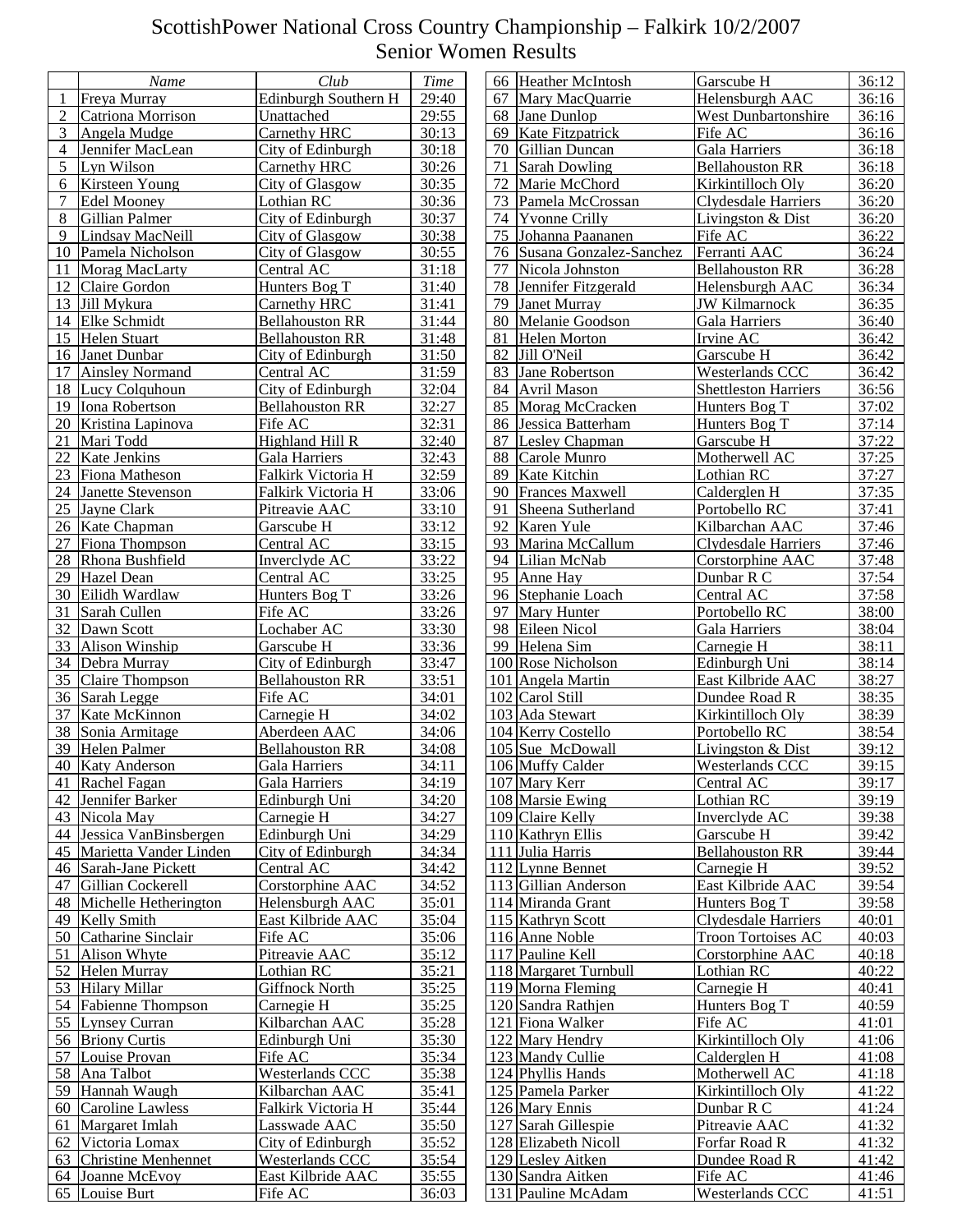|                 | Name                     | Club                        | Time  |
|-----------------|--------------------------|-----------------------------|-------|
| 1               | <b>Thomas Russell</b>    | Stroud AC                   | 25:32 |
| $\overline{c}$  | Conor McNulty            | Kilbarchan AAC              | 25:55 |
| $\overline{3}$  | Michael Gillespie        | Central AC                  | 26:17 |
| $\overline{4}$  | Ross Toole               | Kilbarchan AAC              | 26:25 |
| $\overline{5}$  | Craig Ruddy              | Inverclyde AC               | 26:34 |
| 6               | Derek Hawkins            | Kilbarchan AAC              | 26:34 |
| $\overline{7}$  | <b>Alexander Russell</b> | Stroud AC                   | 26:49 |
| 8               | Ryan McKinlay            | <b>Highgate Harriers</b>    | 27:15 |
| 9               | Douglas Selman           | Corstorphine AAC            | 27:17 |
| 10              | Chris Devenney           | Kilbarchan AAC              | 27:21 |
| 11              | Darren Shinnie           | Aberdeen AAC                | 27:30 |
| 12              | <b>Andrew Douglas</b>    | Glasgow Uni                 | 27:36 |
| 13              | David Phee               | <b>Giffnock North</b>       | 27:58 |
| 14              | <b>Mark Haskett</b>      | Aberdeen AAC                | 28:00 |
| 15              | Kyle Cowie               | Central AC                  | 28:05 |
| 16              | <b>Stuart Greenway</b>   | Shettleston Harriers        | 28:09 |
| 17              | Michael Wright           | Central AC                  | 28:12 |
| 18              | Robert Kerr              | Edinburgh Uni               | 28:13 |
| 19              | <b>Fraser Williams</b>   | Kilbarchan AAC              | 28:15 |
| 20              | Stephen Dunn             | Ron Hill Cambus             | 28:22 |
| 21              | Gary Smith               | Falkirk Victoria H          | 28:32 |
| $\overline{22}$ | Murray MacLarty          | Central AC                  | 28:40 |
| 23              | Alex Jones               | Fife AC                     | 29:02 |
| $\overline{24}$ | Calum McKenzie           | Corstorphine AAC            | 29:19 |
| 25              | <b>Andrew McCall</b>     | <b>Greenock Glenpark</b>    | 29:20 |
| 26              | <b>Martin Hayes</b>      | Victoria Park AAC           | 29:21 |
| 27              | <b>Gordon Phillips</b>   | <b>Shettleston Harriers</b> | 29:43 |
| 28              | <b>Iain Clark</b>        | Edinburgh Uni               | 30:01 |

| 29 | Colin McCluskie           | Falkirk Victoria H         | 30:04 |
|----|---------------------------|----------------------------|-------|
| 30 | <b>Matthew Sutherland</b> | Edinburgh Uni              | 30:06 |
| 31 | Ryan O'Hare               | City of Edinburgh          | 30:13 |
| 32 | Sean Gaffney              | Inverclyde AC              | 31:02 |
| 33 | <b>Ryan Dickson</b>       | Ron Hill Cambus            | 31:26 |
| 34 | Derek Gibb                | Victoria Park AAC          | 31:28 |
| 35 | <b>Ewan Glassey</b>       | Dundee Hawkhill            | 31:38 |
| 36 | Alistair Marshall         | Edinburgh Uni              | 33:18 |
| 37 | Derek Scott               | <b>Teviotdale Harriers</b> | 33:27 |
| 38 | Andrew Jack               | Kilbarchan AAC             | 37:35 |

#### Under 20 Men Teams

| Pos | Name                 | Time  |
|-----|----------------------|-------|
| 2   | <b>Conor McNulty</b> | 25:55 |
| 4   | Ross Toole           | 26:25 |
| 6   | Derek Hawkins        | 26:34 |
| 10  | Chris Devenney       | 27:21 |
| 3   | Michael Gillespie    | 26:17 |
| 15  | Kyle Cowie           | 28:05 |
| 17  | Michael Wright       | 28:12 |
| 22  | Murray MacLarty      | 28:40 |
| 18  | Robert Kerr          | 28:13 |
| 28  | Iain Clark           | 30:01 |
| 30  | Matthew Sutherland   | 30:06 |
| 36  | Alistair Marshall    | 33:18 |
|     |                      |       |

#### ScottishPower National Cross Country Championship – Falkirk 10/2/2007 Senior Women

| 132 Karen Robertson     | <b>Troon Tortoises AC</b> | 41:57 |
|-------------------------|---------------------------|-------|
| 133 Christine Duncanson | Clydesdale Harriers       | 42:01 |
| 134 Elizabeth Blaber    | Hunters Bog T             | 42:03 |
| 135 Jillian Hogg        | Corstorphine AAC          | 42:21 |
| 136 Shirley MacNab      | Kirkintilloch Oly         | 42:37 |
| 137 Lesley Ferry        | Corstorphine AAC          | 42:39 |
| 138 Alma Imponeti       | Inverclyde AC             | 42:52 |
| 139 Kate Pether-Smith   | Fife AC                   | 42:59 |
| 140 Siobhan Currie      | Inverclyde AC             | 43:07 |
| 141 Moira Connell       | <b>Troon Tortoises AC</b> | 43:19 |
| 142 Emma Taylor         | Dunbar R C                | 43:22 |
| 143 Janice Smith        | Hunters Bog T             | 43:24 |
| 144 Janet Emsley        | Arran Runners             | 43:34 |
| 145 Susan Moffatt       | Fife AC                   | 44:41 |
| 146 Laura Stewart       | Carnegie H                | 45:08 |
| 147 Wanda Phillips      | Kilbarchan AAC            | 46:23 |
| 148 Anne Nally          | Carnegie H                | 52:19 |

### Team Results

|   | Club                   |    | Positions |    | Total |
|---|------------------------|----|-----------|----|-------|
|   | Carnethy HRC           | 3  | 5         | 13 | 21    |
|   | 2 City of Glasgow      | 6  | Q         | 10 | 25    |
| 3 | City of Edinburgh      |    | 8         | 16 | 28    |
|   | <b>Bellahouston RR</b> | 14 | 15        | 19 | 48    |
|   | Central AC             | 11 | 17        | 27 | 55    |
|   | Fife AC                | 20 | 31        | 36 |       |

| 7  | Gala Harriers             | 22  | 40  | 41  | 103 |
|----|---------------------------|-----|-----|-----|-----|
| 8  | Falkirk Victoria H        | 23  | 24  | 60  | 107 |
| 9  | Garscube H                | 26  | 33  | 66  | 125 |
| 10 | Hunters Bog T             | 12  | 30  | 85  | 127 |
| 11 | Carnegie H                | 37  | 43  | 54  | 134 |
| 12 | Edinburgh Uni             | 42  | 44  | 56  | 142 |
| 13 | Lothian RC                | 7   | 52  | 89  | 148 |
| 14 | Helensburgh AAC           | 48  | 67  | 78  | 193 |
| 15 | Pitreavie AAC             | 25  | 51  | 127 | 203 |
| 16 | Westerlands CCC           | 58  | 63  | 83  | 204 |
| 17 | Kilbarchan AAC            | 55  | 59  | 92  | 206 |
| 18 | East Kilbride AAC         | 49  | 64  | 101 | 214 |
| 19 | Corstorphine AAC          | 47  | 94  | 117 | 258 |
| 20 | Inverclyde AC             | 28  | 109 | 138 | 275 |
| 21 | Clydesdale Harriers       | 73  | 93  | 115 | 281 |
| 22 | Portobello RC             | 91  | 97  | 104 | 292 |
| 23 | Kirkintilloch Oly         | 72  | 103 | 122 | 297 |
| 24 | Dunbar R C                | 95  | 126 | 142 | 363 |
| 25 | <b>Troon Tortoises AC</b> | 116 | 132 | 141 | 389 |
|    |                           |     |     |     |     |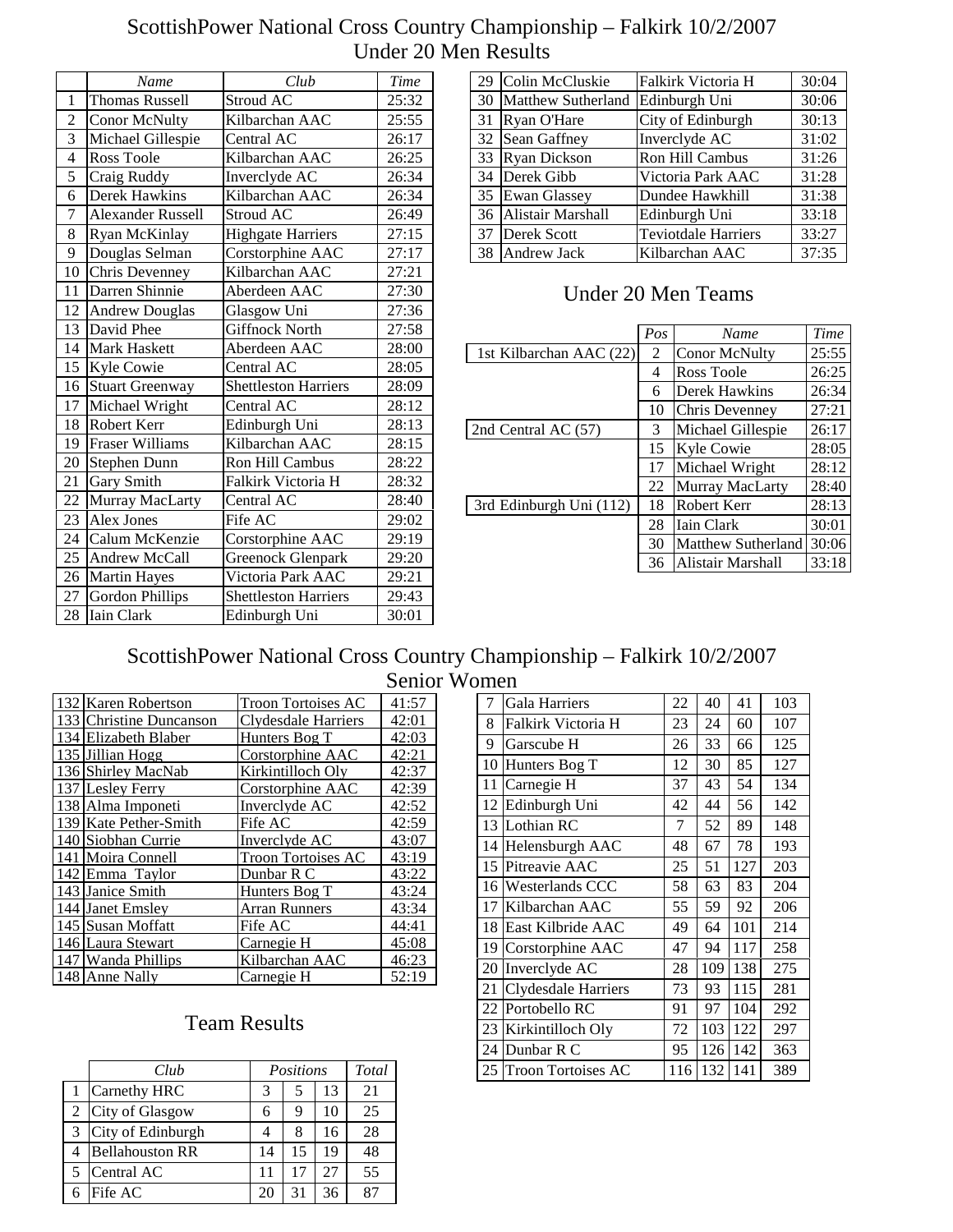|                       | Name                   | Club                                    | <b>Time</b> |
|-----------------------|------------------------|-----------------------------------------|-------------|
| $\mathbf{1}$          | Mark Pollard           | Inverclyde AC                           | 38:45       |
| $\overline{2}$        | John Newsom            | Pitreavie AAC                           | 39:12       |
| 3                     | Alastair Hay           | Central AC                              | 39:29       |
| $\overline{4}$        | Jethro Lennox          | <b>Shettleston Harriers</b>             | 39:29       |
| 5                     | Jamie Reid             | Ron Hill Cambus                         | 39:37       |
| 6                     | <b>Steven Cairns</b>   | Hunters Bog T                           | 39:54       |
| $\overline{7}$        | Iain Donnan            | Lothian RC                              | 40:05       |
| 8                     |                        |                                         |             |
| 9                     | Gwyn Bellamy           | Edinburgh Uni<br><b>Forres Harriers</b> | 40:09       |
|                       | <b>Ben Livesey</b>     |                                         | 40:11       |
| 10                    | Stephen Wylie          | Ron Hill Cambus                         | 40:13       |
| 11                    | Ray Ward               | Hunters Bog T                           | 40:16       |
| 12                    | Joseph Kealey          | Ron Hill Cambus                         | 40:27       |
| 13                    | Michael Carroll        | <b>Perth Road Runners</b>               | 40:32       |
| 14                    | Murray Strain          | Hunters Bog T                           | 40:46       |
| 15                    | <b>Robert Russell</b>  | Central AC                              | 40:50       |
| 16                    | Ian Harkness           | Hunters Bog T                           | 40:52       |
| 17                    | Don Naylor             | Hunters Bog T                           | 40:54       |
| 18                    | Iain Reid              | Ron Hill Cambus                         | 40:57       |
| 19                    | Graeme Hyett           | Inverclyde AC                           | 40:59       |
| 20                    | Philip Mowbray         | Hunters Bog T                           | 41:08       |
| 21                    | David Millar           | Irvine AC                               | 41:09       |
| $\overline{22}$       | Andy Little            | <b>Shettleston Harriers</b>             | 41:10       |
| 23                    | Alasdair Anthony       | Central AC                              | 41:18       |
| $\overline{24}$       | <b>Charles Thomson</b> | Ron Hill Cambus                         | 41:19       |
| 25                    | <b>Grant Stewart</b>   | City of Edinburgh                       | 41:21       |
| 26                    | Paul Sorrie            | <b>Shettleston Harriers</b>             | 41:21       |
| 27                    | Kenneth Richmond       | <b>Bellahouston RR</b>                  | 41:21       |
| 28                    | <b>Colin Donnelly</b>  | Ron Hill Cambus                         | 41:36       |
| 29                    | David Knight           | Perth Road Runners                      | 41:40       |
| 30                    | <b>Robert Gilroy</b>   | Ron Hill Cambus                         | 41:41       |
| 31                    | Matthew Bell           | City of Edinburgh                       |             |
| 32                    |                        | Ron Hill Cambus                         | 41:49       |
|                       | Iain MacCorquodale     |                                         | 41:50       |
| 33<br>$\overline{34}$ | Alistair Hart          | Hunters Bog T                           | 41:53       |
|                       | Neil Thin              | City of Edinburgh                       | 42:00       |
| 35                    | Nigel Leighton         | Ron Hill Cambus                         | 42:12       |
| $\overline{36}$       | Martin Graham          | <b>Shettleston Harriers</b>             | 42:13       |
| 37                    | Kenneth McCoy          | <b>Shettleston Harriers</b>             | 42:15       |
| 38                    | Kerry Liam Wilson      | Ron Hill Cambus                         | 42:21       |
| 39                    | David Rodgers          | Ron Hill Cambus                         | 42:23       |
| 40                    | John Brown             | Ron Hill Cambus                         | 42:27       |
| 41                    | <b>Grant Baillie</b>   | East Kilbride AAC                       | 42:38       |
| 42                    | <b>Ross Houston</b>    | Central AC                              | 42:41       |
| 43                    | Daryl Philip           | Lasswade AAC                            | 42:45       |
| 44                    | David Wright           | Hunters Bog T                           | 42:50       |
| 45                    | Moray Anderson         | Corstorphine AAC                        | 43:01       |
| 46                    | Michael McQuaid        | Falkirk Victoria H                      | 43:03       |
| 47                    | John MacNamara         | Ron Hill Cambus                         | 43:07       |
| 48                    | Graham Beal            | City of Edinburgh                       | 43:09       |
| 49                    | Ross Milne             | Lothian RC                              | 43:10       |
| 50                    | Keith Hood             | Corstorphine AAC                        | 43:12       |
| 51                    | Stephen McGrory        | Ron Hill Cambus                         | 43:12       |
| 52                    | <b>Lars Ottemoller</b> | City of Edinburgh                       | 43:13       |
| 53                    | Sean Wilkinson         | City of Edinburgh                       | 43:16       |
| 54                    | Ross Arbuckle          | Ron Hill Cambus                         | 43:27       |
| 55                    | <b>Edward Tonner</b>   | <b>JW Kilmarnock</b>                    | 43:29       |
| 56                    | <b>James Snodgrass</b> | Kilbarchan AAC                          | 43:33       |
| 57                    | <b>Adam Priestley</b>  | Ferranti AAC                            | 43:37       |
| 58                    | Calum Morrison         | Kilbarchan AAC                          | 43:38       |
|                       |                        |                                         |             |

| 59              | Tom Ferrington          | Corstorphine AAC                | 43:38 |
|-----------------|-------------------------|---------------------------------|-------|
| 60              | Graeme Croll            | <b>Giffnock North</b>           | 43:38 |
| 61              | Steven Milligan         | <b>Giffnock North</b>           | 43:43 |
| 62              | John Castle             | Dundee Hawkhill                 | 43:46 |
| 63              | <b>Alasdair Stewart</b> | Falkirk Victoria H              | 43:50 |
| 64              | <b>Bryan Clark</b>      | Corstorphine AAC                | 43:56 |
| 65              | <b>Andrew Ronald</b>    | Falkirk Victoria H              | 44:00 |
| 66              | <b>Greg Hastie</b>      | Ron Hill Cambus                 | 44:03 |
| 67              | John Murray             | Lasswade AAC                    | 44:03 |
| 68              | Stephen Maniam          | City of Edinburgh               | 44:04 |
| 69              | Jamie McMorrow          | Law & District                  | 44:04 |
| 70              | Lindsay Cunningham      | Garscube H                      | 44:10 |
| 71              | <b>Ian Stewart</b>      | Carnegie H                      | 44:13 |
| 72              | Robert Wiseman          | City of Edinburgh               | 44:15 |
| 73              | Paul McCloskey          | Pitreavie AAC                   | 44:16 |
| 74              | Neil Young              | Fife AC                         | 44:18 |
| 75              | Iain MacFarlane         | <b>Shettleston Harriers</b>     | 44:21 |
| 76              | <b>Colin Meek</b>       | Lothian RC                      | 44:25 |
| 77              | Jasmair Pal             | Ron Hill Cambus                 |       |
| 78              | <b>Mark Bilton</b>      | Metro Aberdeen                  | 44:27 |
|                 |                         |                                 | 44:27 |
| 79              | Iain Connell            | <b>JW Kilmarnock</b>            | 44:27 |
| 80              | Jeff Farquhar           | Pitreavie AAC                   | 44:29 |
| 81              | Martin Ferguson         | City of Edinburgh               | 44:31 |
| 82              | Mark Johnston           | City of Edinburgh               | 44:33 |
| 83              | <b>Stuart Gibson</b>    | Calderglen H                    | 44:36 |
| 84              | Gavin Morrison          | Inverclyde AC                   | 44:39 |
| 85              | Alistair Hennessey      | City of Edinburgh               | 44:41 |
| 86              | <b>Stephen Moore</b>    | Falkirk Victoria H              | 44:41 |
| 87              | Ian Wellock             | Hunters Bog T                   | 44:44 |
| 88              | Chris Upson             | Westerlands CCC                 | 44:44 |
| 89              | John McMillan           | Kilbarchan AAC                  | 44:49 |
| 90              | Nigel Cunningham        | Pitreavie AAC                   | 44:51 |
| 91              | Douglas Flynn           | Central AC                      | 44:51 |
| 92              | Euan Jardine            | Gala Harriers                   | 44:54 |
| 93              | Denis Williams          | <b>Shettleston Harriers</b>     | 44:54 |
| 94              | <b>Huw Jones</b>        | Edinburgh Uni                   | 44:54 |
| $\overline{95}$ | <b>Benedict Cole</b>    | Edinburgh Uni                   | 44:58 |
| 96              | Ian MacDougall          | Kilbarchan AAC                  | 45:01 |
| 97              | Alexander Davidson      | Falkirk Victoria H              | 45:12 |
| 98              | George Irving           | Irvine AC                       | 45:18 |
| 99              | Craig Stewart           | Forfar Road R                   | 45:18 |
|                 | 100 Angus McLachlan     | Glasgow Uni                     | 45:22 |
|                 | 101 Steven Ogg          | Carnegie H                      | 45:25 |
|                 | 102 Brian Cruickshank   | $\overline{\text{F}}$ ife AC    | 45:25 |
|                 | 103 Daniel Gay          | Hunters Bog T                   | 45:27 |
|                 | 104 Marc McColl         | <b>Shettleston Harriers</b>     | 45:32 |
|                 | 105 Malcolm Bain        | Stornoway RC                    | 45:36 |
|                 | 106 Duncan McGougan     | $\overline{\text{Carn}}$ egie H | 45:38 |
|                 | 107 Jamie Thin          | Hunters Bog T                   | 45:49 |
|                 | 108 David Tamburini     | Bellahouston RR                 | 45:55 |
|                 | 109 George Gilhooley    | Livingston & Dist               | 45:57 |
|                 | 110 Alistair Allan      | Kirkintilloch Oly               | 45:58 |
|                 | 111 Tom Scott           | Fife AC                         | 46:00 |
|                 | 112 Alan Tait           | Motherwell AC                   | 46:02 |
|                 | 113 George Taylor       | <b>Giffnock North</b>           | 46:05 |
|                 | 114 Thomas Jamieson     | Inverclyde AC                   | 46:10 |
|                 | 115 Matthew Donnery     | Edinburgh Uni                   | 46:11 |
|                 | 116 Brian Bonnyman      | Westerlands CCC                 | 46:11 |
|                 | 117 Neil Deerey         | <b>Giffnock North</b>           | 46:13 |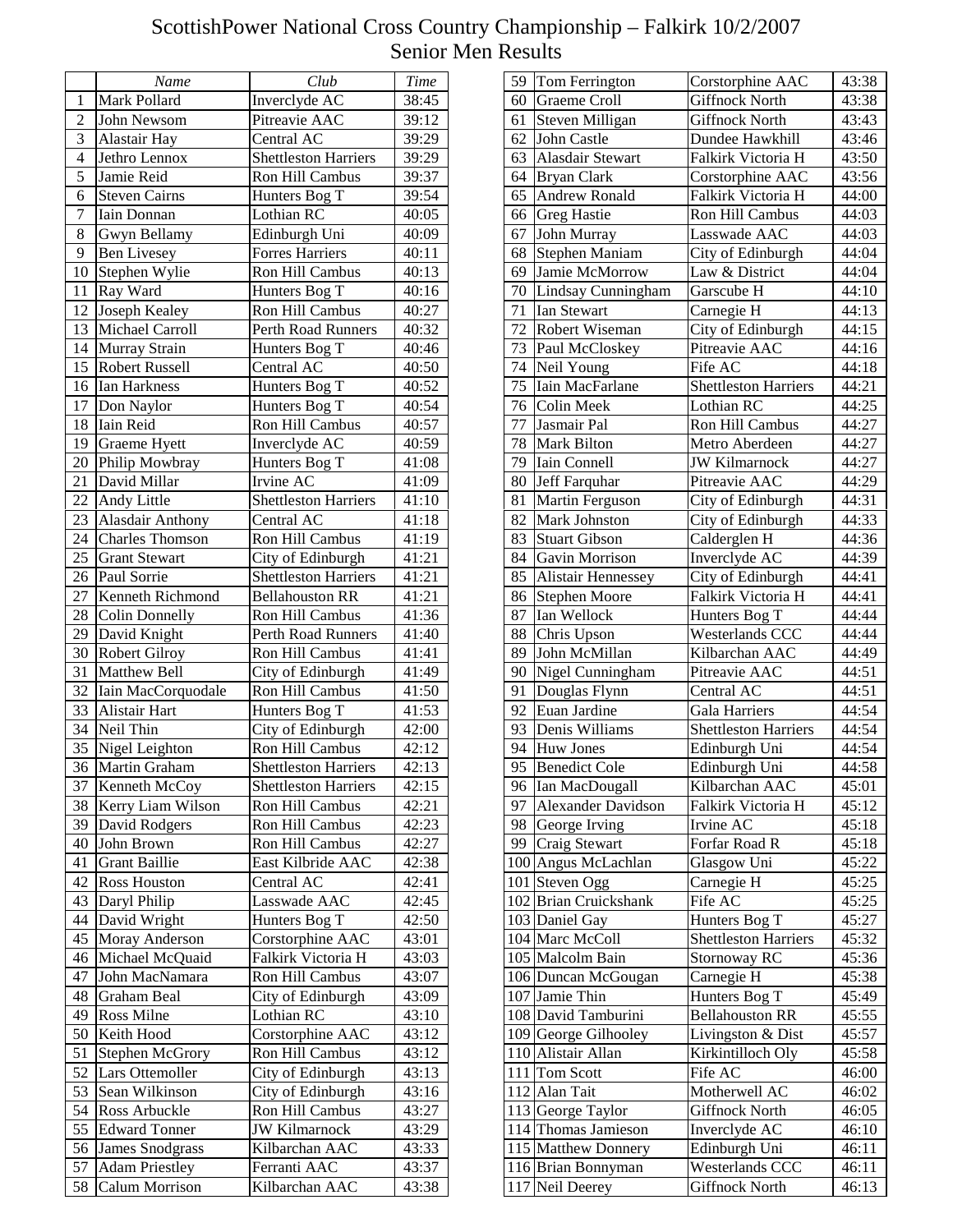| 118 Graeme Ackland                  | Lothian RC                      | 46:15          |
|-------------------------------------|---------------------------------|----------------|
| 119 Kenneth Valentine               | Lasswade AAC                    | 46:18          |
| 120 Owen Flage                      | City of Edinburgh               | 46:18          |
| 121 Matthew Williamson              | <b>Bellahouston RR</b>          | 46:22          |
| 122 David Law                       | Corstorphine AAC                | 46:26          |
| 123 Bill Smith                      | Fife AC                         | 46:31          |
| 124 Alex Allardyce                  | Irvine AC                       | 46:33          |
| 125 Alex Milne                      | Central AC                      | 46:36          |
| 126 Michael Diver                   | Clydesdale Harriers             | 46:39          |
| 127 Gary Pirie                      | Fife AC                         | 46:39          |
| 128 Chris O'Brien                   | Corstorphine AAC                | 46:45          |
| 129 Brian Mackie                    | <b>Springburn Harriers</b>      | 46:52          |
| 130 David MacLean                   | Carnegie H                      | 46:54          |
| 131 Will Manners                    | <b>Strathearn Harriers</b>      | 46:57          |
| 132 Bjoern Reiss                    | Metro Aberdeen                  | 47:00          |
| 133 Ben Mitchell                    | Lasswade AAC                    | 47:02          |
| 134 Scott Martin                    | <b>JW Kilmarnock</b>            | 47:10          |
| 135 Martin O'Donnell                | Giffnock North                  | 47:13          |
| 136 John Duffy                      | <b>Shettleston Harriers</b>     | 47:13          |
| 137 David J. Condra                 | East Kilbride AAC               | 47:17          |
| 138 Grant Wilkie                    | Corstorphine AAC                | 47:19          |
| 139 Derek Breen                     | <b>Giffnock North</b>           | 47:19          |
| 140 Robert Rogerson                 | Kirkintilloch Oly               | 47:21          |
| 141 Rupert Nash                     | Edinburgh Uni                   | 47:21          |
| 142 Darren Steel                    | <b>City of Edinburgh</b>        | 47:21          |
| $143$ Andrew Joyce                  | Stornoway RC                    | 47:21          |
| 144 Bryce Aitken                    | Fife AC                         | 47:21          |
|                                     |                                 | 47:21          |
| 145 Peter Simpson                   | Carnegie H<br>Victoria Park AAC | 47:24          |
| 146 Gerard Craig<br>147 Alan Cullie | Calderglen H                    |                |
| 148 Stephen Mason                   | Dundee Hawkhill                 | 47:31          |
| 149 Benjamin Hands                  | Motherwell AC                   | 47:33<br>47:36 |
| 150 Brian Craig                     | Irvine AC                       | 47:36          |
| 151 Craig Grieve                    | <b>Teviotdale Harriers</b>      | 47:40          |
| 152 Alan Hume                       | Central AC                      | 47:41          |
| 153 William Jarvie                  | Portobello RC                   | 47:41          |
| 154 Peter Buchanan                  | Portobello RC                   | 47:41          |
|                                     |                                 |                |
| 155 James McMullan                  | Hunters Bog T                   | 47:52          |
| 156 Martin Crawford                 | Central AC                      | 47:54          |
| 157 Craig Calderwood                | Clydesdale Harriers             | 47:54          |
| 158 Julian Warman                   | Hunters Bog T                   | 47:57          |
| 159 Donald Petrie                   | Kilbarchan AAC                  | 48:01          |
| 160 Gareth Mayze                    | <b>Teviotdale Harriers</b>      | 48:07          |
| 161 Gary Wallace                    | Ron Hill Cambus                 | 48:13          |
| 162 Timothy Norwood                 | Corstorphine AAC                | 48:14          |
| 163 Gerard Scullion                 | Portobello RC                   | 48:16          |
| 164 Laurence Baker                  | Ayr Seaforth                    | 48:16          |
| 165 Graeme Murdoch                  | <b>Gala Harriers</b>            | 48:19          |
| 166 Will Mair                       | Hunters Bog T                   | 48:23          |
| 167 Dougie MacDonald                | Maryhill Harriers               | 48:25          |
| 168 John Stevenson                  | Falkirk Victoria H              | 48:27          |
| 169 Andrew Neilson                  | Harmeny AC                      | 48:29          |
| 170 Robert McLennan                 | Garscube H                      | 48:31          |
| 171 Peter Jennings                  | Metro Aberdeen                  | 48:33          |
| 172 Neil Gunstone                   | Dundee Hawkhill                 | 48:37          |
| 173 Keith Boardman                  | Falkirk Victoria H              | 48:41          |
| 174 Graeme Fletcher                 | Corstorphine AAC                | 48:43          |
| 175 Craig Hunter                    | Hunters Bog T                   | 48:46          |
| 176 Martin Quinn                    | Wee County H                    | 48:46          |

| 177 Ivor Normand        | Hunters Bog T              | 48:46 |
|-------------------------|----------------------------|-------|
| 178 John Moore          | Irvine AC                  | 48:52 |
| 179 Andrew Howett       | Fife AC                    | 48:52 |
| 180 Alexander Peddie    | Aberdeen AAC               | 48:52 |
| 181 Jon Rathjen         | Hunters Bog T              | 48:56 |
| 182 Tom Barr            | Hunters Bog T              | 48:57 |
| 183 Frank Yeoman        | Dumbarton AAC              | 49:00 |
| 184 Leo Zijerveld       | Portobello RC              | 49:00 |
| 185 Gary Mitchell       | Kirkintilloch Oly          | 49:02 |
| 186 Alan McIntosh       | Lothian RC                 | 49:08 |
| 187 Ian Johnston        | Carnegie H                 | 49:13 |
| 188 Stephen Cowper      | <b>Milburn Harriers</b>    | 49:14 |
| 189 John Martin         | Falkirk Victoria H         | 49:15 |
| 190 Michael Mitchell    | Fife AC                    | 49:16 |
| 191 Archibald Duncan    | Pitreavie AAC              | 49:17 |
| 192 Geoff Simpson       | Hunters Bog T              | 49:18 |
| 193 Andrew Steven       | Ron Hill Cambus            | 49:22 |
| 194 Alan Lawson         | Dundee Hawkhill            | 49:22 |
| 195 Stewart Walker      | <b>Giffnock North</b>      | 49:22 |
| 196 Edward Reid         | Calderglen H               | 49:25 |
| 197 Raymond Jaffray     | <b>Teviotdale Harriers</b> | 49:29 |
| 198 Derren Thomson      | <b>Giffnock North</b>      | 49:30 |
| 199 Ron McCraw          | Ochil Hill Runners         | 49:30 |
| 200 James Williamson    | Hunters Bog T              | 49:34 |
| 201 Neil Muir           | Perth Road Runners         | 49:34 |
| 202 Colin Miller        | Irvine AC                  | 49:40 |
| 203 Neil Roberton       | Falkirk Victoria H         | 49:43 |
| 204 Martin Clarke       | <b>Gala Harriers</b>       | 49:46 |
| 205 John Pearman        | Glasgow Uni                | 49:48 |
| 206 Graeme Haddow       | East Kilbride AAC          | 49:51 |
| 207 David Dymond        | Ron Hill Cambus            | 49:51 |
| 208 Kenneth Davidson    | Calderglen H               | 49:53 |
| 209 Stewart Barrie      | Hunters Bog T              | 49:55 |
| 210 Ian Beattie         | <b>Strathearn Harriers</b> | 49:57 |
| 211 Graham Kane         | Greenock Glenpark          | 49:58 |
| 212 William Taylor      | East Kilbride AAC          | 50:00 |
| 213 Michael Finlay      | Kilbarchan AAC             | 50:02 |
| 214 Fergus Johnston     | Gala Harriers              | 50:05 |
| $215$ Alan Inglis       | <b>Teviotdale Harriers</b> | 50:05 |
| 216 Alan Cockburn       | Carnegie H                 | 50:09 |
| 217 Will Hensman        | Central AC                 | 50:14 |
| 218 Peter Collier       | Irvine AC                  | 50:14 |
| 219 Jude Boulton        | Inverclyde AC              | 50:14 |
| 220 William Reid        | Metro Aberdeen             | 50:18 |
| 221 Martin Hulme        | Corstorphine AAC           | 50:18 |
| 222 Andrew Clugston     | Kilbarchan AAC             | 50:20 |
| 223 Martin Ryan         | Perth Road Runners         | 50:20 |
| 224 Mark Roberts        | Hunters Bog T              | 50:20 |
| 225 Edward McLoone      | Kirkintilloch Oly          | 50:22 |
| 226 Stephen Skene       | Pitreavie AAC              | 50:26 |
| 227 Andrew Reid         | Metro Aberdeen             | 50:28 |
| 228 David Patton        | Corstorphine AAC           | 50:29 |
| 229 Sidney Pask         | Wee County H               | 50:31 |
| 230 Philip Sweeney      | Central AC                 | 50:34 |
| 231 Roger Greenaway     | Central AC                 | 50:36 |
| 232 Campbell Joss       | <b>Bellahouston H</b>      | 50:38 |
| 233 Brian McLinden      | Motherwell AC              | 50:40 |
| 234 Christopher Northam | Livingston & Dist          | 50:40 |
| 235 Andrew Callan       | Springburn Harriers        | 50:43 |
|                         |                            |       |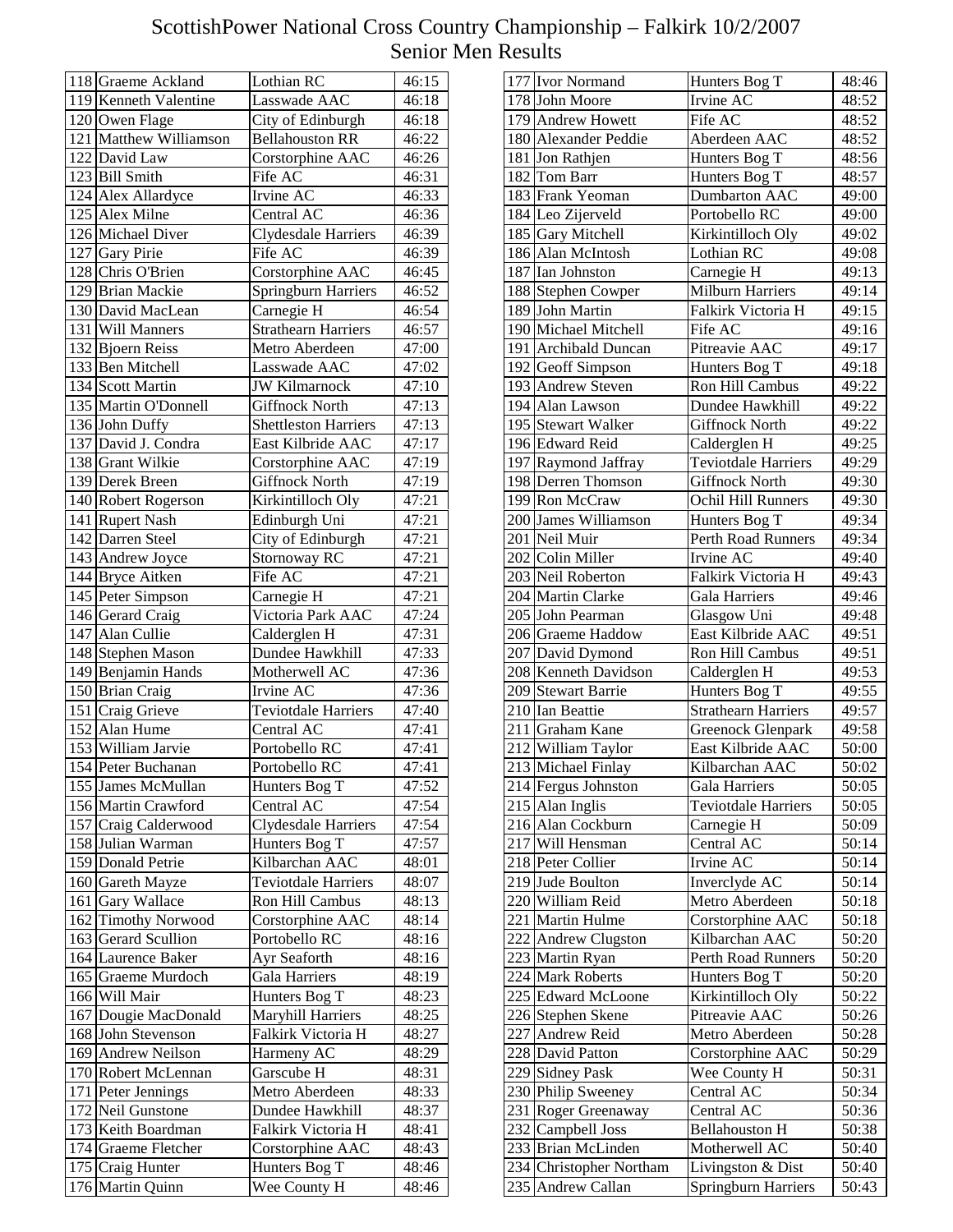| 236 Stephen Ferguson        | Perth Road Runners         | 50:44              |
|-----------------------------|----------------------------|--------------------|
| 237 Billy Carswell          | Unattached                 | 50:47              |
| 238 Keith Murray            | <b>Teviotdale Harriers</b> | 50:48              |
| 239 Walter Fairnie          | Ferranti AAC               | 50:50              |
| 240 Douglas Flett           | Stornoway RC               | 50:52              |
| 241 Gregor McAneny          | Gala Harriers              | 50:54              |
| 242 Myles Marshall          | Hunters Bog T              | 50:59              |
| 243 Frank Popham            | Fife AC                    | 51:02              |
| 244 Miguel Merayo           | Central AC                 | 51:03              |
| 245 Keith Mayfield          | Portobello RC              | 51:07              |
| 246 Nathaniel Taylor        | Girvan AAC                 | 51:07              |
| 247 Rory Scott              | Glasgow Uni                | 51:10              |
| 248 Brian Howie             |                            |                    |
|                             | City of Edinburgh          | 51:10              |
| 249 Gordon Colvin           | East Kilbride AAC          | 51:12              |
| 250 Ian Rae                 | Calderglen H               | 51:12              |
| 251 David Scott             | Ochil Hill Runners         | 51:18              |
| 252 Allister Hargreaves     | Central AC                 | 51:18              |
| 253 Anthony Lunn            | Gala Harriers              | 51:19              |
| $254$ Ross Munro            | Stornoway RC               | 51:19              |
| 255 Steven Hards            | Kilbarchan AAC             | 51:19              |
| 256 Alan Kerr               | Harmeny AC                 | 51:19              |
| 257 Daniel McLaughlin       | Greenock Glenpark          | 51:31              |
| $258$ Hugh Kerr             | Central AC                 | $\overline{5}1:34$ |
| 259 Coinneach Morrison      | Stornoway RC               | 51:36              |
| 260 Dean Carr               | Corstorphine AAC           | $\overline{51:36}$ |
| $\overline{261}$ Mel Scobie | Fife AC                    | 51:36              |
| 262 Connell Drummond        | Ayr Seaforth               | 51:40              |
| 263 Robert Shaw             | Inverclyde AC              | 51:44              |
| 264 Chris Stockdell         | Maryhill Harriers          | 51:48              |
|                             | Troon Tortoises AC         |                    |
| 265 Charles Martin          |                            | 51:54              |
| 266 Andrew Rennie           | Irvine AC                  | 51:55              |
| 267 Stuart Watson           | Central AC                 | 51:58              |
| 268 Alasdair Murray         | <b>JW Kilmarnock</b>       | 52:03              |
| 269 Frank McLaren           | Fife AC                    | 52:12              |
| 270 Jan-Bert Van Den Berg   | Corstorphine AAC           | 52:19              |
| 271 Paul Bushfield          | Inverclyde AC              | 52:24              |
| 272 Scot Hill               | Calderglen H               | 52:26              |
| 273 Barry Davie             | Pitreavie AAC              | 52:31              |
| 274 Alasdair Anderson       | Lasswade AAC               | 52:33              |
| 275 Athole Smith            | Garscube H                 | 52:34              |
| 276 Alex MacEwen            | City of Edinburgh          | 52:34              |
| 277 Scott Nelson            | Lothian RC                 | 52:37              |
| 278 Martin Sneddon          | City of Edinburgh          | 52:39              |
| 279 Leslie McDerment        | <b>JW Kilmarnock</b>       | 52:43              |
| 280 David Payne             | Ochil Hill Runners         | 52:47              |
| 281 Philip Williams         | Central AC                 | 52:49              |
| 282 John Donnelly           | Westerlands CCC            | 52:51              |
|                             |                            |                    |
| 283 James Baird             | Haddington ELP             | 52:53              |
| 284 James Rowley            | Law & District             | 52:54              |
| 285 Ricky Fraser            | Portobello RC              | 52:56              |
| 286 Luke Arnott             | Westerlands CCC            | 53:00              |
| 287 Hugh Buchanan           | Central AC                 | 53:05              |
| 288 Trevor Ridley           | Ferranti AAC               | 53:12              |
| 289 Edwin Sanders           | Fife AC                    | 53:15              |
| 290 Billy Clark             | <b>Giffnock North</b>      | 53:18              |
| 291 William Bailey          | Edinburgh Uni              | 53:24              |
| 292 James Sneddon           | Irvine AC                  | 53:29              |
| 293 Robin Murray            | Gala Harriers              | 53:34              |
| 294 Gerard Mullen           | Calderglen H               | 53:36              |
|                             |                            |                    |

| 295 Peter Buchanan          | Ochil Hill Runners         | 53:38              |
|-----------------------------|----------------------------|--------------------|
| 296 Malcolm Gowans          | Gala Harriers              | 53:42              |
| 297 Steven Campbell         | Greenock Glenpark          | 53:42              |
| 298 John Hampshire          | Hunters Bog T              | 53:45              |
| 299 Martin Myant            | <b>Giffnock North</b>      | 53:48              |
| 300 Stuart Waugh            | Calderglen H               | 53:51              |
| 301 George Murdoch          | Carnegie H                 | 53:53              |
| 302 James Taylor            | Garscube H                 | $\overline{5}3:53$ |
| 303 John Smillie            | Inverclyde AC              | 53:56              |
| 304 Hamilton Semple         | Westerlands CCC            | 53:58              |
| 305 Ronald Milne            | Forfar Road R              | $\overline{5}4:01$ |
| 306 David Armstrong         | George Heriots             | 54:04              |
| 307 Robert Young            | Clydesdale Harriers        | 54:07              |
| 308 Ian Campbell            | Hunters Bog T              | 54:09              |
| 309 James Galbraith         | <b>Giffnock North</b>      |                    |
|                             |                            | 54:10              |
| 310 Cameron Campbell        | Central AC                 | 54:12              |
| 311 Andrew Griffiths        | Garscube H                 | $\overline{5}4:18$ |
| 312 Iain Reid               | Kirkintilloch Oly          | 54:22              |
| 313 Lee Graveling           | Wee County H               | 54:24              |
| 314 James McMillan          | Kilbarchan AAC             | 54:25              |
| 315 James White             | Irvine AC                  | 54:30              |
| 316 Phil Smithard           | Carnegie H                 | 54:37              |
| 317 Steven Pennycook        | Fife AC                    | 54:47              |
| 318 Derek Phillips          | Perth Road Runners         | 54:52              |
| 319 Stephen Reid            | Ferranti AAC               | $\overline{5}4:57$ |
| 320 Patrick Burns           | <b>Milburn Harriers</b>    | 55:00              |
| 321 Alister Biggar          | <b>Teviotdale Harriers</b> | 55:03              |
| 322 Iain Fraser             | Irvine AC                  | 55:03              |
| 323 James Dobbie            | Unattached                 | 55:03              |
| $\overline{324}$ David Bell | Lothian RC                 | 55:12              |
| 325 George McGregor         | Troon Tortoises AC         | 55:13              |
| 326 Bobby Rossborough       | Clydesdale Harriers        | 55:17              |
| 327 Kevin Davie             | Pitreavie AAC              | 55:19              |
| 328 Thomas Bowie            | Fife AC                    | 55:19              |
| 329 Richard Hope            | City of Edinburgh          | 55:40              |
| 330 Derek Killin            | Wee County H               | 55:45              |
| 331 Brian Carr              | <b>Haddington ELP</b>      | $\overline{55:56}$ |
| 332 Richard Wall            | Hunters Bog T              | 55:58              |
| 333 Robert Allison          | Kilbarchan AAC             | 55:59              |
| 334 Douglas Gunstone        | Fife AC                    | 56:04              |
| 335 Neil Campbell           | Carnegie H                 | 56:09              |
| 336 Patrick Mullen          | Unattached                 | 56:15              |
| 337 Frederick McCain        | Haddington ELP             | 56:17              |
| 338 Iain Shaw               | Ferranti AAC               | 56:30              |
| 339 Jason Kaushal           | Westerlands CCC            | 56:30              |
| 340 Alan Gall               | Central AC                 | 56:30              |
| 341 Jim Holmes              | Calderglen H               | 56:40              |
| 342 Ryan McKenzie           | Carnegie H                 | 56:42              |
| 343 Gordon Eadie            | Musselburgh AC             | 56:48              |
| 344 David Stakes            | <b>Bellahouston RR</b>     | 56:48              |
| 345 William Scoular         | Law & District             | 56:56              |
| 346 David Shepherd          | Fife AC                    | 56:58              |
| 347 Edgar Ramage            | East Kilbride AAC          | 57:00              |
|                             |                            |                    |
| 348 Walter McCaskey         | City of Edinburgh          | 57:00              |
| 349 Gordon Murray           | Motherwell AC              | 57:03              |
| 350 Michael Cowie           | Carnegie H                 | 57:05              |
| 351 William Gallacher       | City of Edinburgh          | 57:07              |
| 352 Stephen Dempsey         | Lothian RC                 | 57:07              |
| 353 David Hay               | Central AC                 | $\overline{57:13}$ |